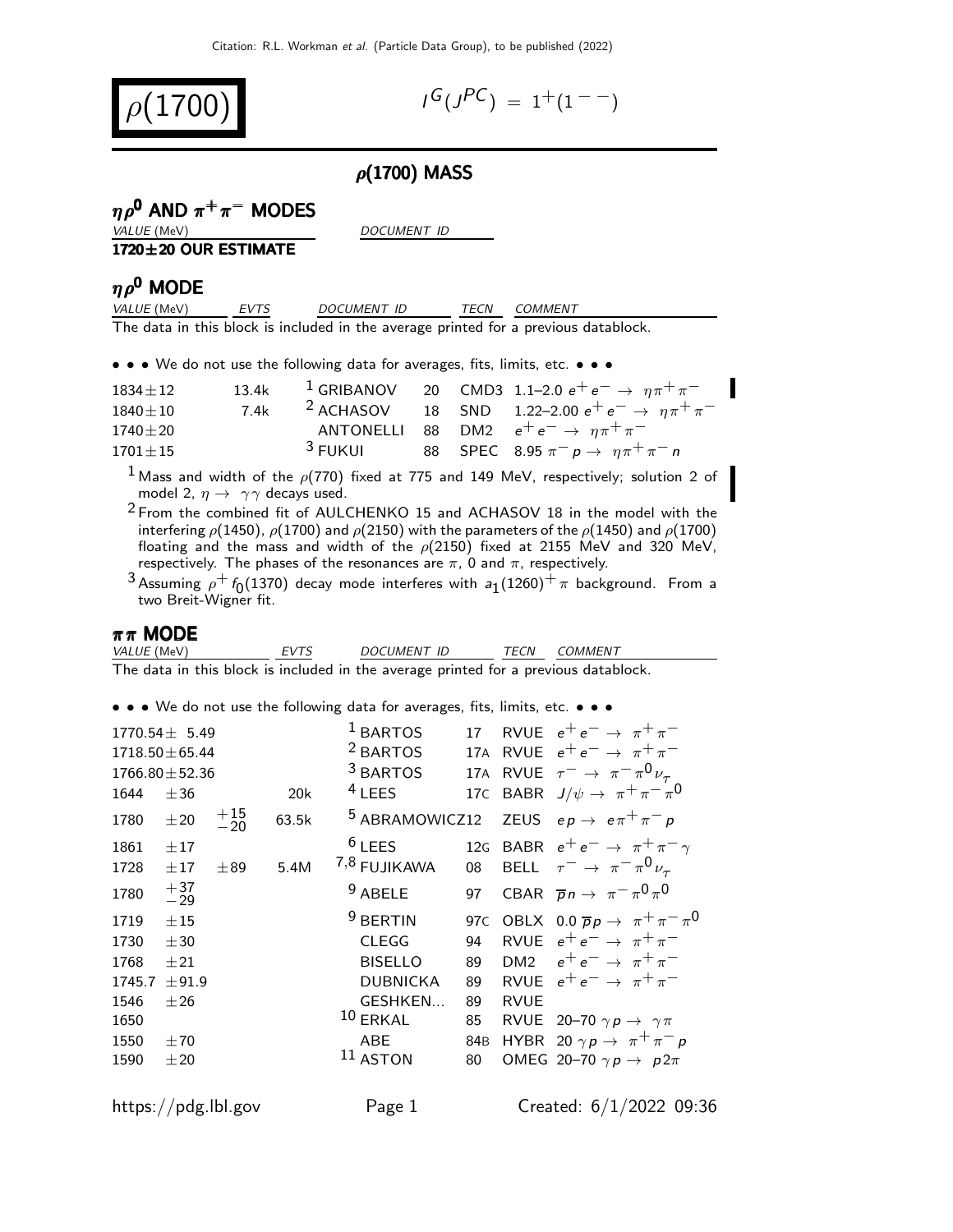|      | $1600 \pm 10$     | $^{12}$ ATIYA |         | 79B SPEC 50 $\gamma$ C $\rightarrow$ C2 $\pi$                         |
|------|-------------------|---------------|---------|-----------------------------------------------------------------------|
|      | 1598 $+24$<br>-22 | BECKER        |         | 79 ASPK 17 $\pi^-$ p polarized                                        |
|      | 1659 $\pm 25$     | $^{10}$ LANG  | 79 RVUE |                                                                       |
| 1575 |                   |               |         | 10 MARTIN 78C RVUE 17 $\pi^- p \rightarrow \pi^+ \pi^- n$             |
|      | $1610 \pm 30$     |               |         | <sup>10</sup> FROGGATT 77 RVUE 17 $\pi^- p \rightarrow \pi^+ \pi^- n$ |
|      | 1590 $\pm 20$     |               |         | 13 HYAMS 73 ASPK 17 $\pi^- p \to \pi^+ \pi^- n$                       |

 $^{\text{1}}$  Applies the Unitary & Analytic Model of the pion electromagnetic form factor of DUB-NICKA 10 to analyze the data of LEES 12G and ABLIKIM 16C.

 $^2$  Applies the Unitary & Analytic Model of the pion electromagnetic form factor of DUB-NICKA 10 to analyze the data of ACHASOV 06, AKHMETSHIN 07, AUBERT 09AS, and AMBROSINO 11A.

 $3$  Applies the Unitary & Analytic Model of the pion electromagnetic form factor of DUB-NICKA 10 to analyze the data of FUJIKAWA 08.

<sup>4</sup> From a Dalitz plot analysis in an isobar model with  $\rho$ (1450) and  $\rho$ (1700) masses and widths floating.

<sup>5</sup> Using the KUHN 90 parametrization of the pion form factor, neglecting  $\rho-\omega$  interference.

 $6$  Using the GOUNARIS 68 parametrization of the pion form factor leaving the masses and widths of the  $\rho$ (1450),  $\rho$ (1700), and  $\rho$ (2150) resonances as free parameters of the fit.

 $\frac{7}{8}$   $|F_{\pi}(0)|^2$  fixed to 1.

8 From the GOUNARIS 68 parametrization of the pion form factor.

9 T-matrix pole.

 $10$  From phase shift analysis of HYAMS 73 data.

 $11$  Simple relativistic Breit-Wigner fit with constant width.

12 An additional 40 MeV uncertainty in both the mass and width is present due to the choice of the background shape.

13 Included in BECKER 79 analysis.

#### $\pi\omega$  MODE

| • • • We do not use the following data for averages, fits, limits, etc. • • •<br><sup>1</sup> ACHASOV 13 SND 1.05-2.00 $e^+e^- \to \pi^0 \pi^0 \gamma$<br>7815<br>$1708 \pm 41$                                                            | <i>VALUE</i> (MeV) | <i>DOCUMENT ID</i><br>EVTS | TECN | <i>COMMENT</i> |  |
|--------------------------------------------------------------------------------------------------------------------------------------------------------------------------------------------------------------------------------------------|--------------------|----------------------------|------|----------------|--|
|                                                                                                                                                                                                                                            |                    |                            |      |                |  |
| 001 SND $e^+e^- \rightarrow \pi^0 \pi^0 \gamma$<br>$2$ ACHASOV<br>1550 to 1620<br><sup>3</sup> ACHASOV<br>001 SND $e^+e^- \to \pi^0 \pi^0 \gamma$<br>1580 to 1710<br>97 RVUE $e^+e^- \rightarrow \omega \pi^0$<br>ACHASOV<br>$1710 \pm 90$ |                    |                            |      |                |  |

 $<sup>1</sup>$  From a phenomenological model based on vector meson dominance with the interfering</sup>  $\rho(1450)$  and  $\rho(1700)$  and their widths fixed at 400 and 250 MeV, respectively. Systematic uncertainty not estimated.

<sup>2</sup> Taking into account both  $\rho$ (1450) and  $\rho$ (1700) contributions. Using the data of ACHASOV 001 on  $e^+e^- \rightarrow \omega \pi^0$  and of EDWARDS 00A on  $\tau^- \rightarrow \omega \pi^- \nu_{\tau}$ .  $\rho$ (1450) mass and width fixed at 1400 MeV and 500 MeV respectively.

 $3$  Taking into account the  $\rho(1700)$  contribution only. Using the data of ACHASOV 00I on  $e^+e^-\rightarrow\ \omega\pi^{0}$  and of EDWARDS 00A on  $\tau^-\rightarrow\ \omega\pi^-\nu_{\tau}$ .

## $K\overline{K}$  MODE

| <i>VALUE</i> (MeV)                                                            | EVTS | DOCUMENT ID                   | TECN<br>CHG    | <i>COMMENT</i>                                 |
|-------------------------------------------------------------------------------|------|-------------------------------|----------------|------------------------------------------------|
| • • • We do not use the following data for averages, fits, limits, etc. • • • |      |                               |                |                                                |
| $1688.7 \pm 3.1 \pm 141.1$                                                    |      | <sup>1</sup> ALBRECHT 20 RVUE |                | 0.9 $\overline{p}p \rightarrow K^+ K^- \pi^0$  |
| 1541 $\pm 12$ $\pm$ 33                                                        |      | 190 $k$ <sup>2</sup> AAIJ     | 16N LHCB       | $D^0 \rightarrow K_S^0 K^{\pm} \pi^{\mp}$      |
| $1740.8 \pm 22.2$                                                             |      | 27 $k$ <sup>3</sup> ABELE     | 99D CBAR $\pm$ | $0.0 \overline{p} p \rightarrow K^+ K^- \pi^0$ |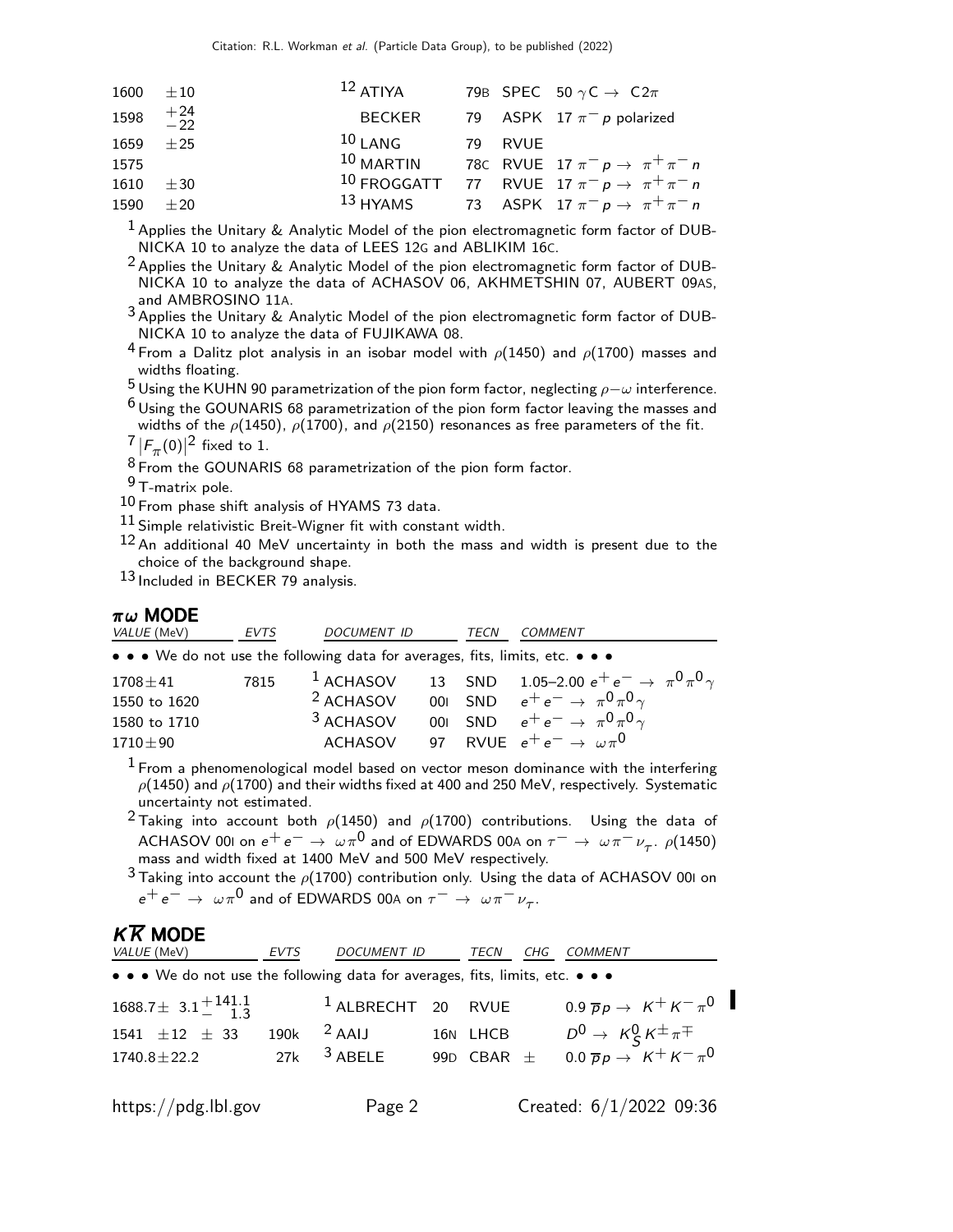1582  $\pm 36$  1600 CLELAND 82B SPEC  $\pm$  50  $\pi p \to K^0_S K^{\pm} p$ 

<sup>1</sup> T-matrix pole, 2 poles, 3 channels, including  $\pi\pi$  scattering data from HYAMS 75.

 $2$  Using the GOUNARIS 68 parameterization with a fixed width. Value is average using different  $K\pi$  S-wave parametrizations in fit.

 $3$  K-matrix pole. Isospin not determined, could be  $\omega(1650)$  or  $\phi(1680)$ .

## 2  $(\pi^+\pi^-)$  MODE

| VALUE (MeV)                                                                                                                                                                                                                                                                                                  | <b>EVTS</b> | <b>DOCUMENT ID</b>     |                 | <b>TECN</b> | <b>COMMENT</b>                                  |  |
|--------------------------------------------------------------------------------------------------------------------------------------------------------------------------------------------------------------------------------------------------------------------------------------------------------------|-------------|------------------------|-----------------|-------------|-------------------------------------------------|--|
| $\bullet \bullet \bullet$ We do not use the following data for averages, fits, limits, etc. $\bullet \bullet \bullet$                                                                                                                                                                                        |             |                        |                 |             |                                                 |  |
| $1851^{+}_{-}$ $^{27}_{24}$                                                                                                                                                                                                                                                                                  |             | <b>ACHASOV</b>         | 97              |             | RVUE $e^+e^- \rightarrow 2(\pi^+\pi^-)$         |  |
| $1570 \pm 20$                                                                                                                                                                                                                                                                                                |             | $1$ CORDIER            | 82              |             | DM1 $e^+e^- \to 2(\pi^+\pi^-)$                  |  |
| $1520 \pm 30$                                                                                                                                                                                                                                                                                                |             | <sup>2</sup> ASTON     | 81E             |             | OMEG 20-70 $\gamma p \rightarrow p 4\pi$        |  |
| $1654 \pm 25$                                                                                                                                                                                                                                                                                                |             | <sup>3</sup> DIBIANCA  | 81              |             | DBC $\pi^+ d \rightarrow pp2(\pi^+\pi^-)$       |  |
| $1666 \pm 39$                                                                                                                                                                                                                                                                                                |             | $1$ BACCI              | 80              |             | FRAG $e^+e^- \rightarrow 2(\pi^+\pi^-)$         |  |
| 1780                                                                                                                                                                                                                                                                                                         | 34          | KILLIAN                | 80              |             | SPEC 11 $e^- p \to 2(\pi^+ \pi^-)$              |  |
| 1500                                                                                                                                                                                                                                                                                                         |             | <sup>4</sup> ATIYA     | 79 <sub>B</sub> |             | SPEC 50 $\gamma$ C $\rightarrow$ C4 $\pi^{\pm}$ |  |
| $1570 \pm 60$                                                                                                                                                                                                                                                                                                | 65          | <sup>5</sup> ALEXANDER | 75              |             | HBC 7.5 $\gamma p \rightarrow p 4\pi$           |  |
| $1550 \pm 60$                                                                                                                                                                                                                                                                                                |             | <sup>2</sup> CONVERSI  | 74              |             | OSPK $e^+e^- \rightarrow 2(\pi^+\pi^-)$         |  |
| $1550 \pm 50$                                                                                                                                                                                                                                                                                                | 160         | <b>SCHACHT</b>         | 74              |             | STRC 5.5-9 $\gamma p \rightarrow p 4\pi$        |  |
| $1450 \pm 100$                                                                                                                                                                                                                                                                                               | 340         | SCHACHT                | 74              |             | STRC 9-18 $\gamma p \rightarrow p 4\pi$         |  |
| $1430 \pm 50$                                                                                                                                                                                                                                                                                                | 400         | <b>BINGHAM</b>         | 72B             | HBC         | 9.3 $\gamma p \rightarrow p 4\pi$               |  |
| $1$ Simple relativistic Breit-Wigner fit with model dependent width.<br>$2$ Simple relativistic Breit-Wigner fit with constant width.<br>$3$ One peak fit result.<br><sup>4</sup> Parameters roughly estimated, not from a fit.<br><sup>5</sup> Skew mass distribution compensated by Ross-Stodolsky factor. |             |                        |                 |             |                                                 |  |
| $\pi^{+}\pi^{-}\pi^{0}\pi^{0}$ MODE                                                                                                                                                                                                                                                                          |             |                        |                 |             |                                                 |  |
| VALUE (MeV)                                                                                                                                                                                                                                                                                                  |             | DOCUMENT ID            |                 | <b>TECN</b> | COMMENT                                         |  |
| $\bullet$ $\bullet$ M/s do not use the following data for average fits limits ats                                                                                                                                                                                                                            |             |                        |                 |             |                                                 |  |

• • • We do not use the following data for averages, fits, limits, etc. • • •  $1660 \pm 30$  ATKINSON 85B OMEG 20-70  $\gamma p$ 

# 3( $\pi^+\pi^-$ ) AND 2( $\pi^+\pi^-\pi^0$ ) MODES

| <i>VALUE</i> (MeV)                                                            | DOCUMENT ID                                                          |  | TECN | <i>COMMENT</i> |                                                              |  |
|-------------------------------------------------------------------------------|----------------------------------------------------------------------|--|------|----------------|--------------------------------------------------------------|--|
| • • • We do not use the following data for averages, fits, limits, etc. • • • |                                                                      |  |      |                |                                                              |  |
| $1730 \pm 34$                                                                 | <sup>1</sup> FRABETTI 04 E687 $\gamma p \rightarrow 3\pi + 3\pi - p$ |  |      |                |                                                              |  |
| $1783 \pm 15$                                                                 | CLEGG                                                                |  |      |                | 90 RVUE $e^+e^- \rightarrow 3(\pi^+\pi^-)2(\pi^+\pi^-\pi^0)$ |  |
| $1$ From a fit with two resonances with the JACOB 72 continuum.               |                                                                      |  |      |                |                                                              |  |

# $m_{\rho(1700)^0} - m_{\rho(1700)^{\pm}}$

| <i>VALUE</i> (MeV)                                                                                | <i>DOCUMENT ID</i> | TECN | <i>COMMENT</i>                                                                                             |
|---------------------------------------------------------------------------------------------------|--------------------|------|------------------------------------------------------------------------------------------------------------|
| • • • We do not use the following data for averages, fits, limits, etc. • • •                     |                    |      |                                                                                                            |
| $-48.30 \pm 83.81$                                                                                |                    |      | <sup>1</sup> BARTOS 17A RVUE $e^+e^- \rightarrow \pi^+\pi^-,$<br>$\tau^- \rightarrow \pi^-\pi^0\nu_{\tau}$ |
|                                                                                                   |                    |      |                                                                                                            |
| <sup>1</sup> Applies the Unitary & Analytic Model of the pion electromagnetic form factor of DUB- |                    |      |                                                                                                            |

NICKA 10 to analyze the data of ACHASOV 06, AKHMETSHIN 07, AUBERT 09AS, AMBROSINO 11A, and FUJIKAWA 08.

I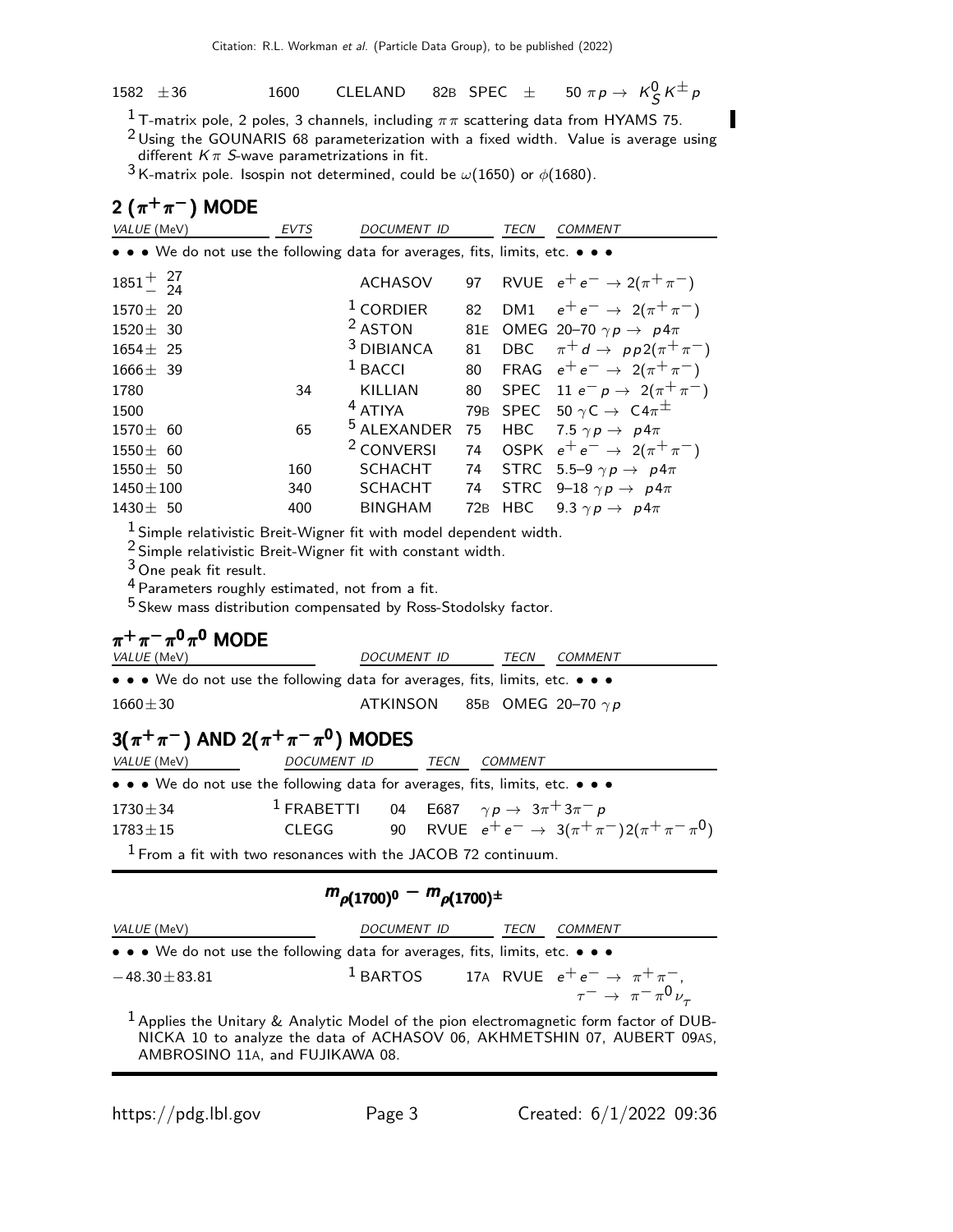### $\rho$ (1700) WIDTH

|  | $\eta \rho^0$ AND $\pi^+ \pi^-$ MODES |
|--|---------------------------------------|
|  |                                       |

VALUE (MeV) DOCUMENT ID

#### 250±100 OUR ESTIMATE

### $\eta \rho^0$  MODE

VALUE (MeV) EVTS DOCUMENT ID TECN COMMENT The data in this block is included in the average printed for a previous datablock.

• • • We do not use the following data for averages, fits, limits, etc. • • •

| $47 + 19$  | 13.4k |                    |  | <sup>1</sup> GRIBANOV 20 CMD3 1.1–2.0 $e^+e^- \rightarrow \eta \pi^+ \pi^-$ |
|------------|-------|--------------------|--|-----------------------------------------------------------------------------|
| $132 + 40$ | 7.4k  |                    |  | <sup>2</sup> ACHASOV 18 SND 1.22-2.00 $e^+e^- \rightarrow \eta \pi^+ \pi^-$ |
| $150\pm30$ |       |                    |  | ANTONELLI 88 DM2 $e^+e^- \rightarrow \eta \pi^+ \pi^-$                      |
| $282 + 44$ |       | <sup>3</sup> FUKUL |  | 88 SPEC 8.95 $\pi^- p \to \eta \pi^+ \pi^- n$                               |

<sup>1</sup> Mass and width of the  $\rho(770)$  fixed at 775 and 149 MeV, respectively; solution 2 of model 2,  $\eta \rightarrow \gamma \gamma$  decays used.

<sup>2</sup> From the combined fit of AULCHENKO 15 and ACHASOV 18 in the model with the interfering  $\rho$ (1450),  $\rho$ (1700) and  $\rho$ (2150) with the parameters of the  $\rho$ (1450) and  $\rho$ (1700) floating and the mass and width of the  $\rho$ (2150) fixed at 2155 MeV and 320 MeV, respectively. The phases of the resonances are  $\pi$ , 0 and  $\pi$ , respectively.

 $^{3}$ Assuming  $\rho^{+}$   $f_{0}$ (1370) decay mode interferes with  $a_{1}(1260)^{+}$   $\pi$  background. From a two Breit-Wigner fit.

# $\pi \pi$  **MODE**<br>*VALUE* (MeV)

EVTS DOCUMENT ID TECN COMMENT The data in this block is included in the average printed for a previous datablock.

• • • We do not use the following data for averages, fits, limits, etc. • • •

|       | $268.98 \pm 11.40$<br>$489.58 \pm 16.95$        |                |       | <sup>1</sup> BARTOS<br><sup>2</sup> BARTOS<br><sup>3</sup> BARTOS | 17              |                 | RVUE $e^+e^- \rightarrow \pi^+\pi^-$<br>17A RVUE $e^+e^- \rightarrow \pi^+\pi^-$                |
|-------|-------------------------------------------------|----------------|-------|-------------------------------------------------------------------|-----------------|-----------------|-------------------------------------------------------------------------------------------------|
| 109   | $414.71 \pm 119.48$<br>$±$ 19                   |                | 20k   | $4$ LEES                                                          | 17 <sub>C</sub> |                 | 17A RVUE $\tau^- \rightarrow \pi^- \pi^0 \nu_\tau$<br>BABR $J/\psi \rightarrow \pi^+\pi^-\pi^0$ |
|       |                                                 |                |       | <sup>5</sup> ABRAMOWICZ12                                         |                 |                 |                                                                                                 |
| 310   | $\pm$ 30                                        | $^{+25}_{-35}$ | 63.5k |                                                                   |                 |                 | ZEUS $ep \rightarrow e \pi^+ \pi^- p$                                                           |
| 316   | ± 26                                            |                |       | $6$ LEES                                                          |                 |                 | 12G BABR $e^+e^- \rightarrow \pi^+\pi^-\gamma$                                                  |
| 164   | $\pm$ 21                                        | $+89$<br>$-26$ | 5.4M  | 7,8 FUJIKAWA                                                      | 08              |                 | BELL $\tau^- \to \pi^- \pi^0 \nu_\tau$                                                          |
| 275   | ± 45                                            |                |       | $9$ ABELE                                                         | 97              |                 | CBAR $\overline{p}n \to \pi^- \pi^0 \pi^0$                                                      |
| 310   | ± 40                                            |                |       | <sup>9</sup> BERTIN                                               | 97 <sub>C</sub> |                 | OBLX $0.0 \overline{p} p \rightarrow \pi^+ \pi^- \pi^0$                                         |
| 400   | $\pm 100$                                       |                |       | <b>CLEGG</b>                                                      | 94              | <b>RVUE</b>     | $e^+e^- \rightarrow \pi^+\pi^-$                                                                 |
| 224   | $±$ 22                                          |                |       | <b>BISELLO</b>                                                    | 89              | DM <sub>2</sub> | $e^+e^- \rightarrow \pi^+\pi^-$                                                                 |
| 242.5 | $\pm 163.0$                                     |                |       | <b>DUBNICKA</b>                                                   | 89              |                 | RVUE $e^+e^- \rightarrow \pi^+\pi^-$                                                            |
| 620   | ± 60                                            |                |       | GESHKEN                                                           | 89              | <b>RVUE</b>     |                                                                                                 |
| $315$ |                                                 |                |       | $10$ ERKAL                                                        | 85              |                 | RVUE 20-70 $\gamma p \rightarrow \gamma \pi$                                                    |
| 280   | $\begin{array}{c} + & 30 \\ - & 80 \end{array}$ |                |       | <b>ABE</b>                                                        | 84 <sub>B</sub> |                 | HYBR 20 $\gamma p \rightarrow \pi^+ \pi^- p$                                                    |
| 230   | ± 80                                            |                |       | $11$ ASTON                                                        | 80              |                 | OMEG 20-70 $\gamma p \rightarrow p 2\pi$                                                        |
| 283   | $±$ 14                                          |                |       | 12 ATIYA                                                          | 79 <sub>B</sub> |                 | SPEC 50 $\gamma$ C $\rightarrow$ C2 $\pi$                                                       |
| 175   | $+$ 98<br>53                                    |                |       | <b>BECKER</b>                                                     | 79              |                 | ASPK 17 $\pi^-$ p polarized                                                                     |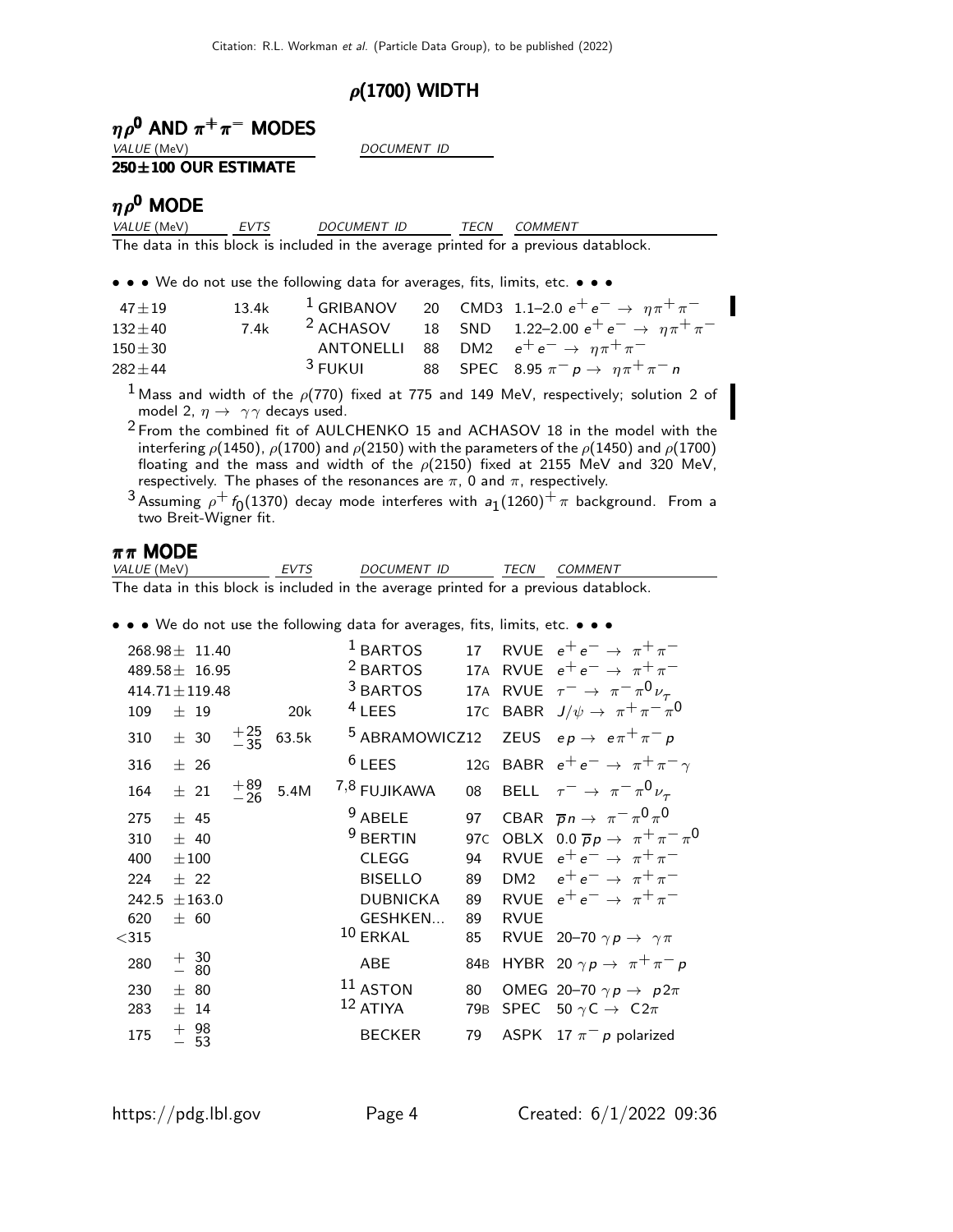|     | 232 $\pm$ 34  | $101$ ANG   | 79 RVUF |                                                                       |
|-----|---------------|-------------|---------|-----------------------------------------------------------------------|
| 340 |               | $10$ MARTIN |         | 780 RVUE 17 $\pi^- p \to \pi^+ \pi^- n$                               |
|     | 300 $\pm 100$ |             |         | <sup>10</sup> FROGGATT 77 RVUE 17 $\pi^- p \rightarrow \pi^+ \pi^- n$ |
|     | $180 \pm 50$  |             |         | 13 HYAMS 73 ASPK 17 $\pi^- p \to \pi^+ \pi^- n$                       |

1 Applies the Unitary & Analytic Model of the pion electromagnetic form factor of DUB-NICKA 10 to analyze the data of LEES 12G and ABLIKIM 16C.

 $2$  Applies the Unitary & Analytic Model of the pion electromagnetic form factor of DUB-NICKA 10 to analyze the data of ACHASOV 06, AKHMETSHIN 07, AUBERT 09AS,

and AMBROSINO 11A.<br><sup>3</sup> Applies the Unitary & Analytic Model of the pion electromagnetic form factor of DUB-NICKA 10 to analyze the data of FUJIKAWA 08.

<sup>4</sup> From a Dalitz plot analysis in an isobar model with  $\rho$ (1450) and  $\rho$ (1700) masses and widths floating.

 $5$  Using the KUHN 90 parametrization of the pion form factor, neglecting  $\rho-\omega$  interference.

 $^6$  Using the GOUNARIS 68 parametrization of the pion form factor leaving the masses and widths of the  $\rho(1450)$ ,  $\rho(1700)$ , and  $\rho(2150)$  resonances as free parameters of the fit.

 $\frac{7}{8}$   $|F_{\pi}(0)|^2$  fixed to 1.

8 From the GOUNARIS 68 parametrization of the pion form factor.

9 T-matrix pole.

10 From phase shift analysis of HYAMS 73 data.

11 Simple relativistic Breit-Wigner fit with constant width.

12 An additional 40 MeV uncertainty in both the mass and width is present due to the choice of the background shape.

13 Included in BECKER 79 analysis.

## $K\overline{K}$  MODE

| <i>VALUE</i> (MeV)                                                            | EVTS | DOCUMENT ID            |  | TECN | CHG | <i>COMMENT</i>                                                            |  |
|-------------------------------------------------------------------------------|------|------------------------|--|------|-----|---------------------------------------------------------------------------|--|
| • • • We do not use the following data for averages, fits, limits, etc. • • • |      |                        |  |      |     |                                                                           |  |
| $150.9\pm$ $2.5^{+60}_{-10.6}$                                                |      |                        |  |      |     | <sup>1</sup> ALBRECHT 20 RVUE 0.9 $\overline{p}p \rightarrow K^+K^-\pi^0$ |  |
| $187.2 \pm 26.7$                                                              |      | 27k <sup>2</sup> ABELE |  |      |     | 99D CBAR $\pm$ 0.0 $\overline{p}p \rightarrow K^+K^-\pi^0$                |  |
| $265 \pm 120$                                                                 |      | 1600 CLELAND           |  |      |     | 82B SPEC $\pm$ 50 $\pi p \rightarrow K_S^0 K^{\pm} p$                     |  |

<sup>1</sup> T-matrix pole, 2 poles, 3 channels, including  $\pi\pi$  scattering data from HYAMS 75. <sup>2</sup> K-matrix pole. Isospin not determined, could be  $\omega(1650)$  or  $\phi(1680)$ .

# 2  $(\pi^+\pi^-)$  MODE

| VALUE (MeV)                                                                   | <b>EVTS</b> | <b>DOCUMENT ID</b>     |                 | TECN       | COMMENT                                         |
|-------------------------------------------------------------------------------|-------------|------------------------|-----------------|------------|-------------------------------------------------|
| • • • We do not use the following data for averages, fits, limits, etc. • • • |             |                        |                 |            |                                                 |
| 510 $\pm$ 40                                                                  |             | $1$ CORDIER            | 82              |            | DM1 $e^+e^- \to 2(\pi^+\pi^-)$                  |
| 400 $\pm$ 50                                                                  |             | <sup>2</sup> ASTON     |                 |            | 81E OMEG 20-70 $\gamma p \rightarrow p 4\pi$    |
| $400 \pm 146$                                                                 |             | <sup>3</sup> DIBIANCA  | 81              |            | DBC $\pi^+ d \rightarrow pp2(\pi^+\pi^-)$       |
| $700 \pm 160$                                                                 |             | $1$ BACCI              | 80              |            | FRAG $e^+e^- \rightarrow 2(\pi^+\pi^-)$         |
| 100                                                                           | 34          | <b>KILLIAN</b>         | 80              |            | SPEC 11 $e^- p \to 2(\pi^+ \pi^-)$              |
| 600                                                                           |             | $4$ ATIYA              | 79 <sub>B</sub> |            | SPEC 50 $\gamma$ C $\rightarrow$ C4 $\pi^{\pm}$ |
| $340 \pm 160$                                                                 | 65          | <sup>5</sup> ALEXANDER | 75              | HBC        | 7.5 $\gamma p \rightarrow p 4\pi$               |
| $360 \pm 100$                                                                 |             | <sup>2</sup> CONVERSI  | 74              |            | OSPK $e^+e^- \rightarrow 2(\pi^+\pi^-)$         |
| $400 \pm 120$                                                                 | 160         | $6$ SCHACHT            | 74              |            | STRC 5.5-9 $\gamma p \rightarrow p 4\pi$        |
| $850 + 200$                                                                   | 340         | <sup>6</sup> SCHACHT   | 74              |            | STRC 9-18 $\gamma p \rightarrow p 4\pi$         |
| $650 \pm 100$                                                                 | 400         | <b>BINGHAM</b>         | 72B             | <b>HBC</b> | 9.3 $\gamma p \rightarrow p 4\pi$               |
|                                                                               |             |                        |                 |            |                                                 |

 $1$  Simple relativistic Breit-Wigner fit with model-dependent width.

2 Simple relativistic Breit-Wigner fit with constant width.

Π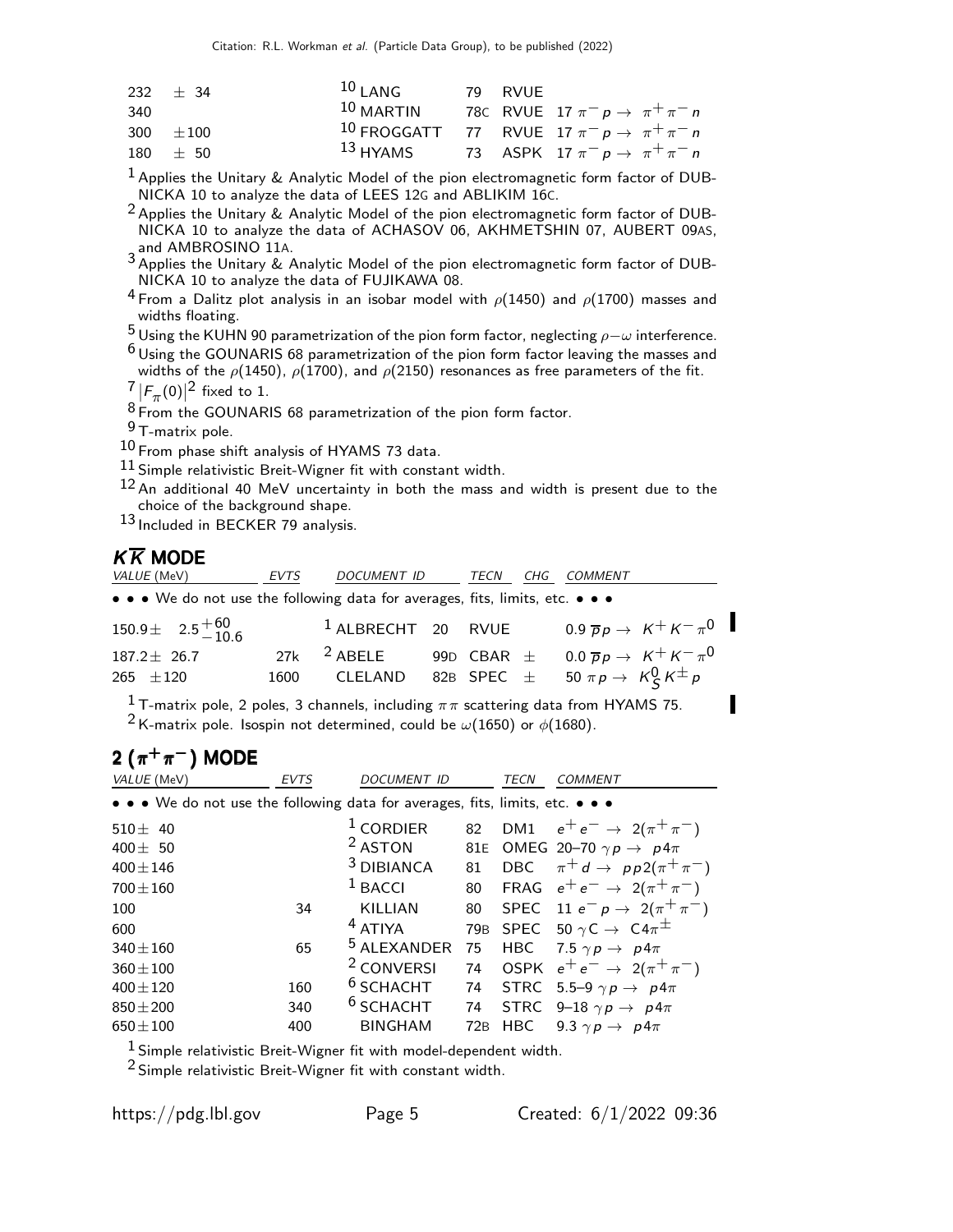- 3 One peak fit result.
- $^4$  Parameters roughly estimated, not from a fit.
- <sup>5</sup> Skew mass distribution compensated by Ross-Stodolsky factor.

 $^6$  Width errors enlarged by us to  $4\Gamma/\sqrt{N}$ ; see the note with the  $K^*(892)$  mass.

| $\pi^+\pi^-\pi^0\pi^0$ MODE<br>VALUE (MeV)                                                                                                                                                                                                                                                                                                                                                                                                                                                                                                                                                                                                                                                   |                                                                      | DOCUMENT ID                        |  |  | TECN COMMENT                                               |
|----------------------------------------------------------------------------------------------------------------------------------------------------------------------------------------------------------------------------------------------------------------------------------------------------------------------------------------------------------------------------------------------------------------------------------------------------------------------------------------------------------------------------------------------------------------------------------------------------------------------------------------------------------------------------------------------|----------------------------------------------------------------------|------------------------------------|--|--|------------------------------------------------------------|
| • • • We do not use the following data for averages, fits, limits, etc. • • •                                                                                                                                                                                                                                                                                                                                                                                                                                                                                                                                                                                                                |                                                                      |                                    |  |  |                                                            |
| $300\pm50$                                                                                                                                                                                                                                                                                                                                                                                                                                                                                                                                                                                                                                                                                   |                                                                      | ATKINSON 85B OMEG 20-70 $\gamma p$ |  |  |                                                            |
| $\omega\pi^{\mathbf{0}}$ MODE<br>VALUE (MeV)                                                                                                                                                                                                                                                                                                                                                                                                                                                                                                                                                                                                                                                 |                                                                      | DOCUMENT ID TECN                   |  |  | <b>COMMENT</b>                                             |
| • • • We do not use the following data for averages, fits, limits, etc. • • •                                                                                                                                                                                                                                                                                                                                                                                                                                                                                                                                                                                                                |                                                                      |                                    |  |  |                                                            |
| <sup>1</sup> ACHASOV 001 SND $e^+e^- \rightarrow \pi^0 \pi^0 \gamma$<br>350 to 580<br><sup>2</sup> ACHASOV 001 SND $e^+e^- \rightarrow \pi^0 \pi^0 \gamma$<br>490 to 1040<br><sup>1</sup> Taking into account both $\rho$ (1450) and $\rho$ (1700) contributions. Using the data of<br>ACHASOV 001 on $e^+e^- \to \omega \pi^0$ and of EDWARDS 00A on $\tau^- \to \omega \pi^- \nu_{\tau}$ . $\rho$ (1450)<br>mass and width fixed at 1400 MeV and 500 MeV respectively.<br><sup>2</sup> Taking into account the $\rho$ (1700) contribution only. Using the data of ACHASOV 001 on<br>$e^+e^- \rightarrow \omega \pi^0$ and of EDWARDS 00A on $\tau^- \rightarrow \omega \pi^- \nu_{\tau}$ . |                                                                      |                                    |  |  |                                                            |
| 3( $\pi^+\pi^-$ ) AND 2( $\pi^+\pi^-\pi^0$ ) MODES                                                                                                                                                                                                                                                                                                                                                                                                                                                                                                                                                                                                                                           |                                                                      |                                    |  |  |                                                            |
| VALUE (MeV) DOCUMENT ID TECN COMMENT                                                                                                                                                                                                                                                                                                                                                                                                                                                                                                                                                                                                                                                         |                                                                      |                                    |  |  |                                                            |
| • • • We do not use the following data for averages, fits, limits, etc. • • •                                                                                                                                                                                                                                                                                                                                                                                                                                                                                                                                                                                                                |                                                                      |                                    |  |  |                                                            |
| $315\!\pm\!100$<br>$285 \pm 20$                                                                                                                                                                                                                                                                                                                                                                                                                                                                                                                                                                                                                                                              | <sup>1</sup> FRABETTI 04 E687 $\gamma p \rightarrow 3\pi^+ 3\pi^- p$ |                                    |  |  | CLEGG 90 RVUE $e^+e^- \to 3(\pi^+\pi^-)2(\pi^+\pi^-\pi^0)$ |

 $1$  From a fit with two resonances with the JACOB 72 continuum.

# $\Gamma_{\rho(1700)^0} - \Gamma_{\rho(1700)^{\pm}}$

| <i>VALUE</i> (MeV) | DOCUMENT ID | <i>TECN COMMENT</i>                                                                                   |
|--------------------|-------------|-------------------------------------------------------------------------------------------------------|
|                    |             | • • • We do not use the following data for averages, fits, limits, etc. • • •                         |
| $74.87 \pm 120.67$ |             | <sup>1</sup> BARTOS 17A RVUE $e^+e^- \rightarrow \pi^+\pi^-, \tau^- \rightarrow \pi^-\pi^0\nu_{\tau}$ |

 $^1$  Applies the Unitary & Analytic Model of the pion electromagnetic form factor of DUB-NICKA 10 to analyze the data of ACHASOV 06, AKHMETSHIN 07, AUBERT 09AS, AMBROSINO 11A, and FUJIKAWA 08.

## $\rho(1700)$  DECAY MODES

|            | Mode                                    |        | Fraction $(\Gamma_i/\Gamma)$ |
|------------|-----------------------------------------|--------|------------------------------|
| $\Gamma_1$ | $4\pi$                                  |        |                              |
|            | $\Gamma_2$ 2( $\pi^+\pi^-$ )            |        | seen                         |
| $\Gamma_3$ | $\rho \pi \pi$                          |        | seen                         |
| $\Gamma_4$ | $\rho^{0} \pi^{+} \pi^{-}$              |        | seen                         |
| $\Gamma_5$ | $\rho^0 \pi^0 \pi^0$                    |        |                              |
| $\Gamma_6$ | $\rho^{\pm} \pi^{\mp} \pi^{\mathsf{0}}$ |        | seen                         |
| $\Gamma_7$ | $a_1(1260)\pi$                          |        | seen                         |
| $\Gamma_8$ | $h_1(1170)\pi$                          |        | seen                         |
|            | https://pdg.lbl.gov                     | Page 6 | Created: $6/1/2022$ 09:36    |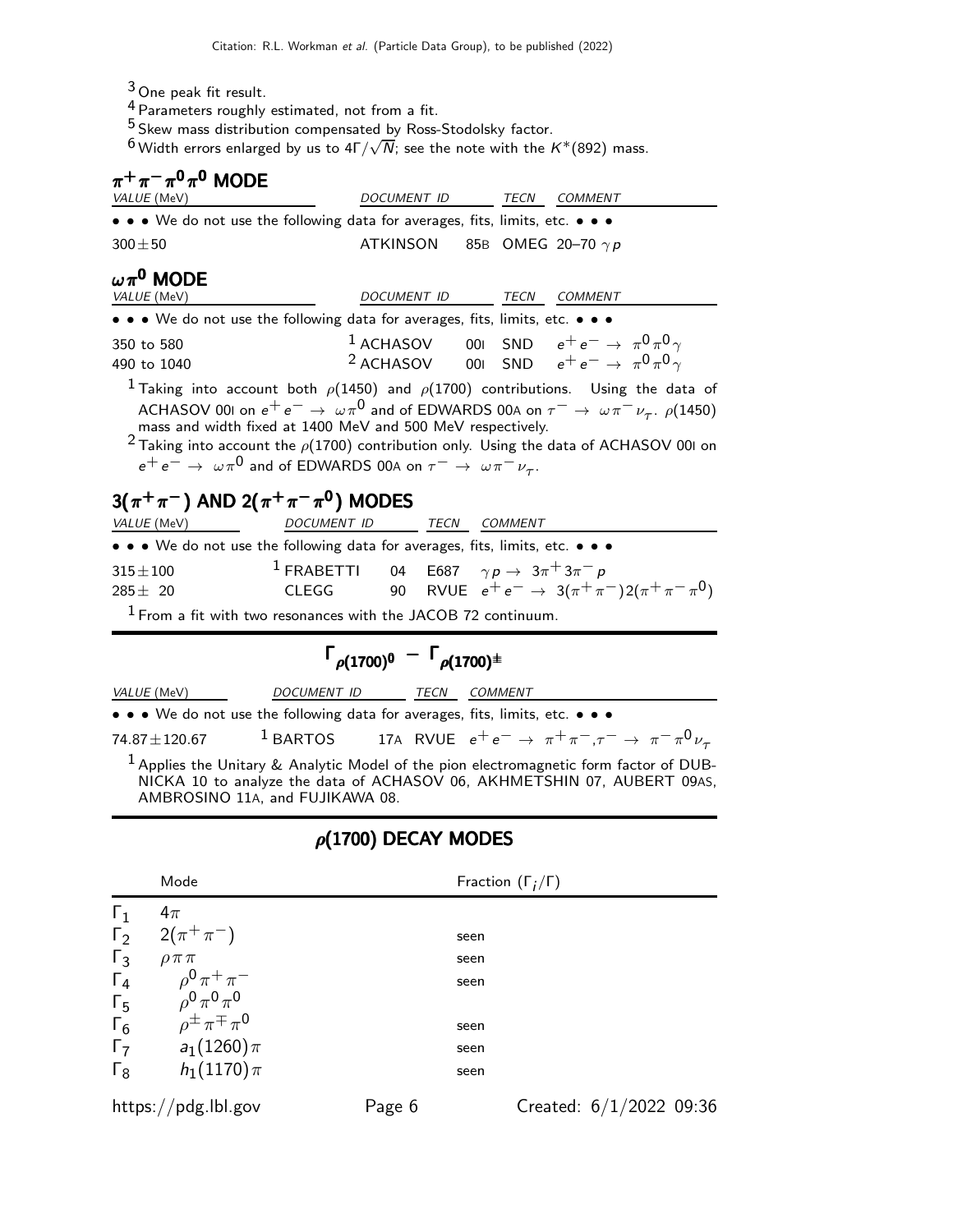| $\Gamma_{9}$  | $\pi(1300)\pi$                               | seen     |
|---------------|----------------------------------------------|----------|
| $\Gamma_{10}$ | $\rho \rho$                                  | seen     |
| $\Gamma_{11}$ | $\pi^+\pi^-$                                 | seen     |
| $\Gamma_{12}$ | $\pi\pi$                                     | seen     |
|               | $\Gamma_{13}$ $K\overline{K}$ * (892) + c.c. | seen     |
| $\Gamma_{14}$ | $\eta \rho$                                  | seen     |
|               | $\Gamma_{15}$ $a_2(1320)\pi$                 | not seen |
| $\Gamma_{16}$ | K K                                          | seen     |
| $\Gamma_{17}$ | $e^+e^-$                                     | seen     |
| $\Gamma_{18}$ | $\pi^0\omega$                                | seen     |
| $\Gamma_{19}$ |                                              | not seen |
|               |                                              |          |

## $\rho(1700)$  Γ(i)Γ( $e^+e^-)$ /Γ(total)

This combination of a partial width with the partial width into  $e^+ \, e^-$  and with the total width is obtained from the cross-section into channel<sub>l</sub> in  $e^+e^-$  annihilation.

| $\Gamma(2(\pi^+\pi^-)) \times \Gamma(e^+e^-)/\Gamma_{\rm total}$                | $\Gamma_2\Gamma_{17}/\Gamma$                                                                                                   |
|---------------------------------------------------------------------------------|--------------------------------------------------------------------------------------------------------------------------------|
| VALUE (keV)                                                                     | DOCUMENT ID<br>TECN COMMENT                                                                                                    |
|                                                                                 | • • We do not use the following data for averages, fits, limits, etc. • •                                                      |
| 2.6 $\pm$ 0.2<br>$2.83 \pm 0.42$                                                | 81B DM1 $e^+e^- \rightarrow 2(\pi^+\pi^-)$<br><b>DELCOURT</b><br>FRAG $e^+e^- \rightarrow 2(\pi^+\pi^-)$<br>80<br><b>BACCI</b> |
| $\Gamma(\pi^+\pi^-) \times \Gamma(e^+e^-)/\Gamma_{\text{total}}$                | $\Gamma_{11}\Gamma_{17}/\Gamma$                                                                                                |
| <i>VALUE</i> (keV)                                                              | DOCUMENT ID TECN COMMENT                                                                                                       |
|                                                                                 | • • • We do not use the following data for averages, fits, limits, etc. • • •                                                  |
| 0.13                                                                            | $1$ DIEKMAN 88 RVUE $e^+e^- \rightarrow \pi^+\pi^-$                                                                            |
| $0.029 + 0.016$<br>$- 0.012$                                                    | KURDADZE 83 OLYA 0.64-1.4 $e^+e^- \rightarrow \pi^+\pi^-$                                                                      |
| <sup>1</sup> Using total width = 220 MeV.                                       |                                                                                                                                |
| $\Gamma(K\overline{K}^*(892)+$ c.c.) $\times \Gamma(e^+e^-)/\Gamma_{\rm total}$ | $\Gamma_{13}\Gamma_{17}/\Gamma$                                                                                                |
| VALUE (keV)                                                                     | DOCUMENT ID<br>TECN<br><b>COMMENT</b>                                                                                          |
|                                                                                 | • • • We do not use the following data for averages, fits, limits, etc. • • •                                                  |
| $0.305 \pm 0.071$                                                               | $1$ BIZOT<br>DM1 $e^+e^-$<br>80                                                                                                |
| <sup>1</sup> Model dependent.                                                   |                                                                                                                                |
| $\Gamma(\eta \rho) \times \Gamma(e^+e^-)/\Gamma_{\text{total}}$                 | $\Gamma_{14}\Gamma_{17}/\Gamma$                                                                                                |
| VALUE (eV) EVTS                                                                 | DOCUMENT ID<br>TECN COMMENT                                                                                                    |
|                                                                                 | • • • We do not use the following data for averages, fits, limits, etc. • • •                                                  |
| $1.35 \pm 0.53 \pm 0.08$ 13.4k                                                  | $1$ GRIBANOV<br>20 CMD3 1.1–2.0 $e^+e^- \rightarrow \eta \pi^+ \pi^-$                                                          |
| $\pm 26$ $\pm 4$<br>84 –                                                        | $2$ LEES<br>18 BABR $e^+e^- \rightarrow \eta \pi^+ \pi^-$                                                                      |
| $\pm$ 3<br>7                                                                    | DM2 $e^+e^- \rightarrow \eta \pi^+ \pi^-$<br>ANTONELLI 88                                                                      |
|                                                                                 | $^1$ Mass and width of the $\rho(770)$ fixed at 775 and 149 MeV, respectively; solution 2 of                                   |
| model 2, $\eta \rightarrow \gamma \gamma$ decays used.                          |                                                                                                                                |
| Model uncertainty is 80%.                                                       | <sup>2</sup> Includes non-resonant contribution. The selected fit model includes three $\rho$ excited states.                  |
|                                                                                 |                                                                                                                                |

 $\blacksquare$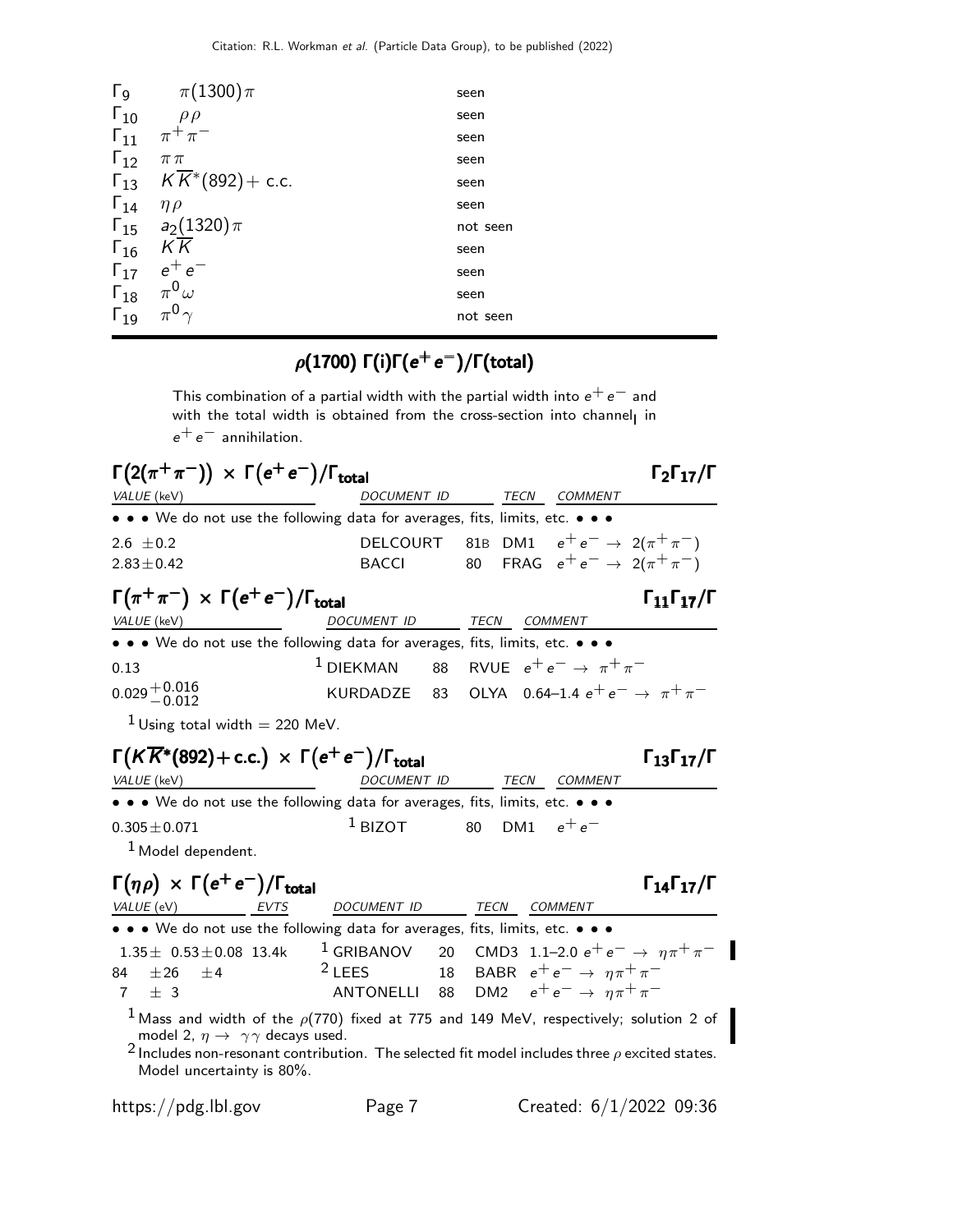Citation: R.L. Workman et al. (Particle Data Group), to be published (2022)

| $\Gamma(K\overline{K}) \times \Gamma(e^+e^-)/\Gamma_{\text{total}}$           |                    |      |                 | $\Gamma_{16}\Gamma_{17}/\Gamma$ |
|-------------------------------------------------------------------------------|--------------------|------|-----------------|---------------------------------|
| VALUE (keV)                                                                   | <b>DOCUMENT ID</b> | TECN | <i>COMMENT</i>  |                                 |
| • • • We do not use the following data for averages, fits, limits, etc. • • • |                    |      |                 |                                 |
| $0.035 \pm 0.029$<br><sup>1</sup> Model dependent.                            | $1$ BIZOT          |      | 80 DM1 $e^+e^-$ |                                 |
| $\Gamma(\rho \pi \pi) \times \Gamma(e^+ e^-)/\Gamma_{\text{total}}$           |                    |      |                 | $\Gamma_3\Gamma_{17}/\Gamma$    |
| VALUE (keV)                                                                   | DOCUMENT ID        | TECN | COMMENT         |                                 |
| • • • We do not use the following data for averages, fits, limits, etc. • • • |                    |      |                 |                                 |
| $3.510 \pm 0.090$<br><sup>1</sup> Model dependent.                            | $1$ BIZOT          |      | 80 DM1 $e^+e^-$ |                                 |

## $\rho(1700)$   $\Gamma(i)/\Gamma(\text{total}) \times \Gamma(e^+e^-)/\Gamma(\text{total})$

| $\Gamma(\pi^0\omega)/\Gamma_{\text{total}} \times \Gamma(e^+e^-)/\Gamma_{\text{total}}$ | $\Gamma_{18}/\Gamma \times \Gamma_{17}/\Gamma$ |                                                                               |      |                |                                                                                      |
|-----------------------------------------------------------------------------------------|------------------------------------------------|-------------------------------------------------------------------------------|------|----------------|--------------------------------------------------------------------------------------|
|                                                                                         |                                                | VALUE (units $10^{-6}$ ) EVTS DOCUMENT ID                                     | TECN | <b>COMMENT</b> |                                                                                      |
|                                                                                         |                                                | • • • We do not use the following data for averages, fits, limits, etc. • • • |      |                |                                                                                      |
| $0.09 \pm 0.05$                                                                         |                                                |                                                                               |      |                | 10.2k <sup>1</sup> ACHASOV 16D SND 1.05-2.00 $e^+e^- \rightarrow \pi^0\pi^0\gamma$   |
| 1.7 $\pm$ 0.4                                                                           | 7815                                           |                                                                               |      |                | <sup>2</sup> ACHASOV 13 SND 1.05–2.00 $e^+e^- \rightarrow \pi^0\pi^0\gamma$          |
|                                                                                         |                                                |                                                                               |      |                | $\pm$ Exam a phanamanalagical model based on vector meson dominance with interfering |

From a phenomenological model based on vector meson dominance with interfering ρ(700),  $ρ(1450)$ , and  $ρ(1700)$ . The  $ρ(1700)$  mass and width are fixed at 1720 MeV and 250 MeV, respectively. Systematic uncertainty not estimated. Supersedes ACHASOV 13. 2 From a phenomenological model based on vector meson dominance with the interfering  $\rho(1450)$  and  $\rho(1700)$  and their widths fixed at 400 and 250 MeV, respectively. Systematic uncertainty not estimated.

Γ $(\eta \rho)/\Gamma_{\text{total}} \times \Gamma(e^+e^-)/\Gamma_{\text{total}}$  Γ $_{14}/\Gamma \times \Gamma_{17}/\Gamma$ 

 $\Gamma_{14}/\Gamma \times \Gamma_{17}/\Gamma$ 

• • • We do not use the following data for averages, fits, limits, etc. • • •

VALUE (units  $10^{-8}$ ) EVTS DOCUMENT ID TECN COMMENT

 $8.3 + \frac{3.8}{3.1}$  $-3.1$ 

1 From the combined fit of AULCHENKO 15 and ACHASOV 18 in the model with the interfering  $\rho$ (1450),  $\rho$ (1700) and  $\rho$ (2150) with the parameters of the  $\rho$ (1450) and  $\rho$ (1700) floating and the mass and width of the  $\rho(2150)$  fixed at 2155 MeV and 320 MeV, respectively. The phases of the resonances are  $\pi$ , 0 and  $\pi$ , respectively.

7.4k 1 ACHASOV 18 SND 1.22–2.00  $e^+e^- \rightarrow \eta \pi^+ \pi^-$ 

## $\rho$ (1700) BRANCHING RATIOS

| $\Gamma(\rho \pi \pi)/\Gamma(4\pi)$                                           |             |             |      |                                                      | $\Gamma_3/\Gamma_1$ |
|-------------------------------------------------------------------------------|-------------|-------------|------|------------------------------------------------------|---------------------|
| VALUE                                                                         |             | DOCUMENT ID | TECN | <b>COMMENT</b>                                       |                     |
| • • • We do not use the following data for averages, fits, limits, etc. • • • |             |             |      |                                                      |                     |
| $0.28 \pm 0.06$                                                               |             | $^1$ ABELE  |      | 01B CBAR 0.0 $\overline{p}n \rightarrow 5\pi$        |                     |
| $^{1}\omega\pi$ not included.                                                 |             |             |      |                                                      |                     |
| $\Gamma(\rho^0 \pi^+ \pi^-)/\Gamma(2(\pi^+ \pi^-))$                           |             |             |      |                                                      | $\Gamma_4/\Gamma_2$ |
| VALUE                                                                         | <b>EVTS</b> | DOCUMENT ID | TECN | <b>COMMENT</b>                                       |                     |
| • • • We do not use the following data for averages, fits, limits, etc. • • • |             |             |      |                                                      |                     |
| $\sim 1.0$                                                                    |             |             |      | DELCOURT 81B DM1 $e^+e^- \rightarrow 2(\pi^+\pi^-)$  |                     |
| $0.7 \pm 0.1$                                                                 | 500         |             |      | SCHACHT 74 STRC 5.5-18 $\gamma p \rightarrow p 4\pi$ |                     |
| https://pdg.lbl.gov                                                           |             | Page 8      |      | Created: $6/1/2022$ 09:36                            |                     |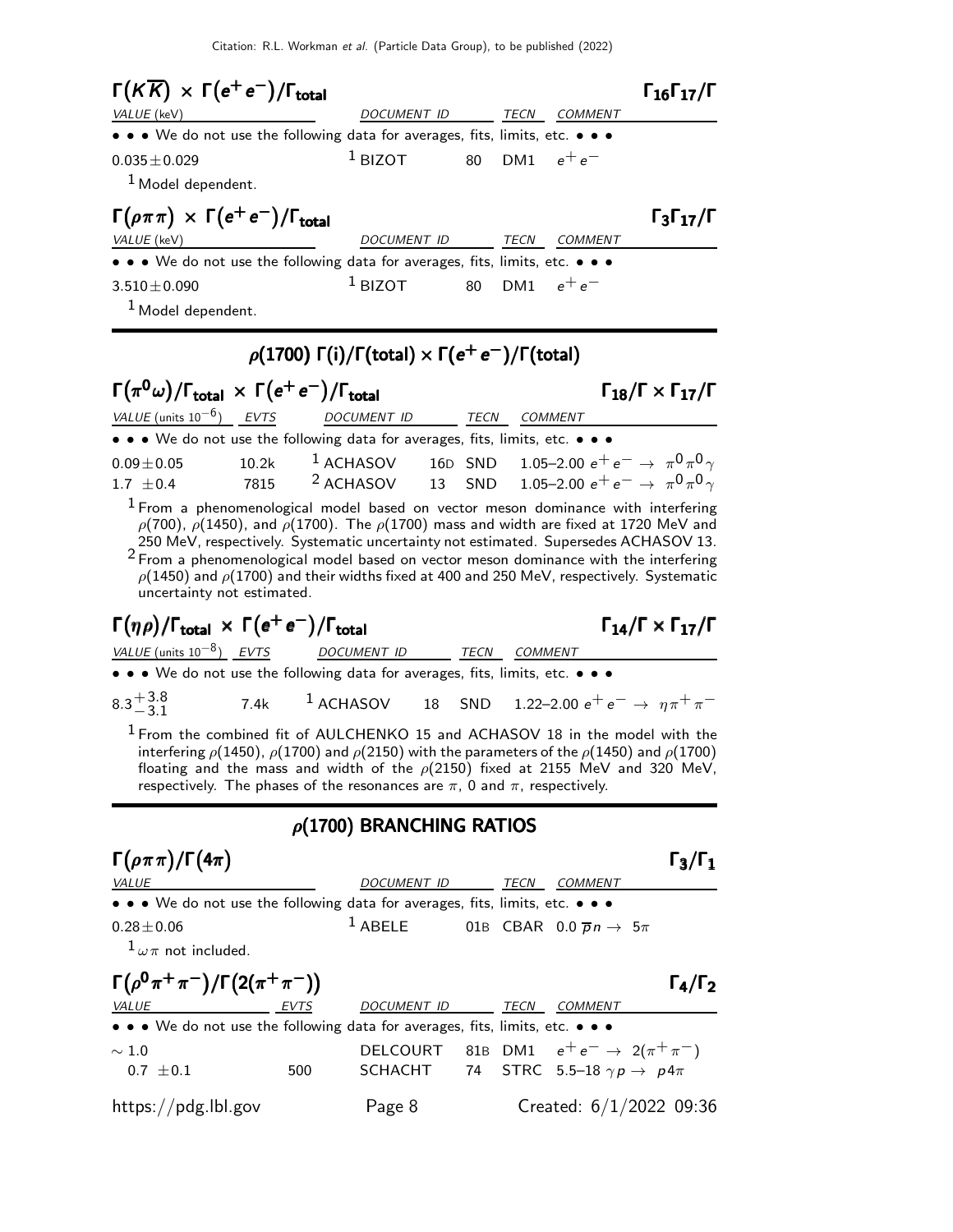0.80 1 BINGHAM 72B HBC  $9.3 \gamma p \rightarrow p 4\pi$ <sup>1</sup> The  $\pi \pi$  system is in S-wave.  $\Gamma(\rho^0 \pi^0 \pi^0)/\Gamma(\rho^{\pm}\pi^{\mp}\pi^0)$  Γ<sub>5</sub>/Γ<sub>6</sub> ) Γ $_5$ /Γ VALUE **DOCUMENT ID** TECN CHG COMMENT • • • We do not use the following data for averages, fits, limits, etc. • • •  $\leq 0.10$  ATKINSON 85B OMEG 20–70  $\gamma p$  $\langle 0.15$  ATKINSON 82 OMEG 0 20–70  $\gamma p \to p 4\pi$  $\Gamma(a_1(1260) \pi)/\Gamma(4\pi)$  Γ<sub>7</sub>/Γ<sub>1</sub>  $\Gamma_7/\Gamma_1$ VALUE **ALUE DOCUMENT ID TECN COMMENT** • • We do not use the following data for averages, fits, limits, etc. • • •  $1 \text{ ABELE}$  01B CBAR 0.0  $\overline{p}n$  –  $0.16 \pm 0.05$   $1 \text{ ABELE}$  01B CBAR  $0.0 \overline{p} n \rightarrow 5\pi$  $1\omega\pi$  not included.  $\Gamma(h_1(1170)\pi)/\Gamma(4\pi)$  Γ<sub>8</sub>/Γ<sub>1</sub> VALUE **VALUE DOCUMENT ID TECN COMMENT** • • • We do not use the following data for averages, fits, limits, etc. • • • •  $1$  ABELE 01B CBAR 0.0  $\overline{p}n$  –  $0.17 \pm 0.06$  1 ABELE 01B CBAR  $0.0 \overline{p} n \rightarrow 5\pi$  $1\omega\pi$  not included.  $\Gamma(\pi(1300)\pi)/\Gamma(4\pi)$  Γ<sub>9</sub>/Γ<sub>1</sub> Γ9/ΓVALUE **ALUE DOCUMENT ID TECN COMMENT** • • We do not use the following data for averages, fits, limits, etc. • • •  $0.30 \pm 0.10$ <br> $1$  ABELE 01B CBAR 0.0  $\overline{p}n$  –  $0.30 \pm 0.10$  1 ABELE 01B CBAR  $0.0 \bar{p} n \to 5\pi$  $1\omega\pi$  not included.  $\Gamma(\rho\rho)/\Gamma(4\pi)$  Γ<sub>10</sub>/Γ<sub>1</sub> VALUE COMMENT DOCUMENT ID TECN COMMENT • • We do not use the following data for averages, fits, limits, etc. • • •  $0.09 + 0.03$ <br> $0.09 + 0.03$  $0.09 \pm 0.03$   $1 \text{ ABELE}$  01B CBAR  $0.0 \overline{p} n \rightarrow 5\pi$  $1\omega\pi$  not included.  $\Gamma(\pi^+\pi^-)/\Gamma_{\rm total}$  Γ<sub>11</sub>/Γ /Γ $_{\rm total}$ Γ DOCUMENT ID TECN COMMENT • We do not use the following data for averages, fits, limits, etc. • • •  $0.108\!\pm\!0.017\frac{+0.162}{-0.004}$ <sup>1</sup> ALBRECHT 20 RVUE 0.9  $\overline{p}p \rightarrow K^+ K^- \pi^0$  $0.287 + 0.043$  $0.287^{+0.043}_{-0.042}$  BECKER 79 ASPK 17  $\pi^-$  p polarized<br>0.15 to 0.30 <sup>2</sup> MARTIN 78C RVUE 17  $\pi^-$  p  $\rightarrow \pi^+$   $\pi$ 0.15 to 0.30 <sup>2</sup> MARTIN 78C RVUE 17  $\pi^- p \to \pi^+ \pi^- n$ <br>
<0.20 <sup>3</sup> COSTA... 77B RVUE  $e^+ e^- \to 2\pi$ , 4 $\pi$  $\begin{array}{llll} 0.20 \ 0.30 \ \pm 0.05 \end{array} \qquad \qquad \begin{array}{llll} \text{3 COSTA...} & \text{77B} & \text{RVUE} & \text{e}^+ \text{e}^- \rightarrow \text{2}\pi, \text{4}\pi \ \text{77} & \text{RVUE} & \text{17} \ \pi^- \text{p} \rightarrow \pi^+ \pi^- \end{array}$ 0.30  $\pm$  0.05 <sup>2</sup> FROGGATT 77 RVUE 17  $\pi^ p \to \pi^+ \pi^-$  n<br><0.15 <sup>4</sup> EISENBERG 73 HBC 5  $\pi^+$   $p \to \Delta^{++} 2\pi$  $\begin{array}{ccccccccc} 0.15 & & & & 4 \text{EISENBERG} & & 73 & \text{HBC} & 5 \ \pi^+ p \rightarrow & \Delta^{++} 2\pi & & & & \ 0.25 & \pm 0.05 & & & & & \end{array}$ ASPK  $17 \pi^- p \to \pi^+ \pi^- n$  $<sup>1</sup>$  Residue from T-matrix pole, 2 poles, 3 channels, Chew-Mandelstam functions and simpli-</sup> fied analytic continuation for the  $4\pi$  channel. Includes scattering data from HYAMS 75 and model-independent calculation of GARCIA-MARTIN 11A.  $2 \frac{\text{and more-m?}}{\text{From phase shift analysis of HYAMS 73 data.}}$ 

3 Estimate using unitarity, time reversal invariance, Breit-Wigner.

4 Estimated using one-pion-exchange model.

5 Included in BECKER 79 analysis.

https://pdg.lbl.gov Page 9 Created: 6/1/2022 09:36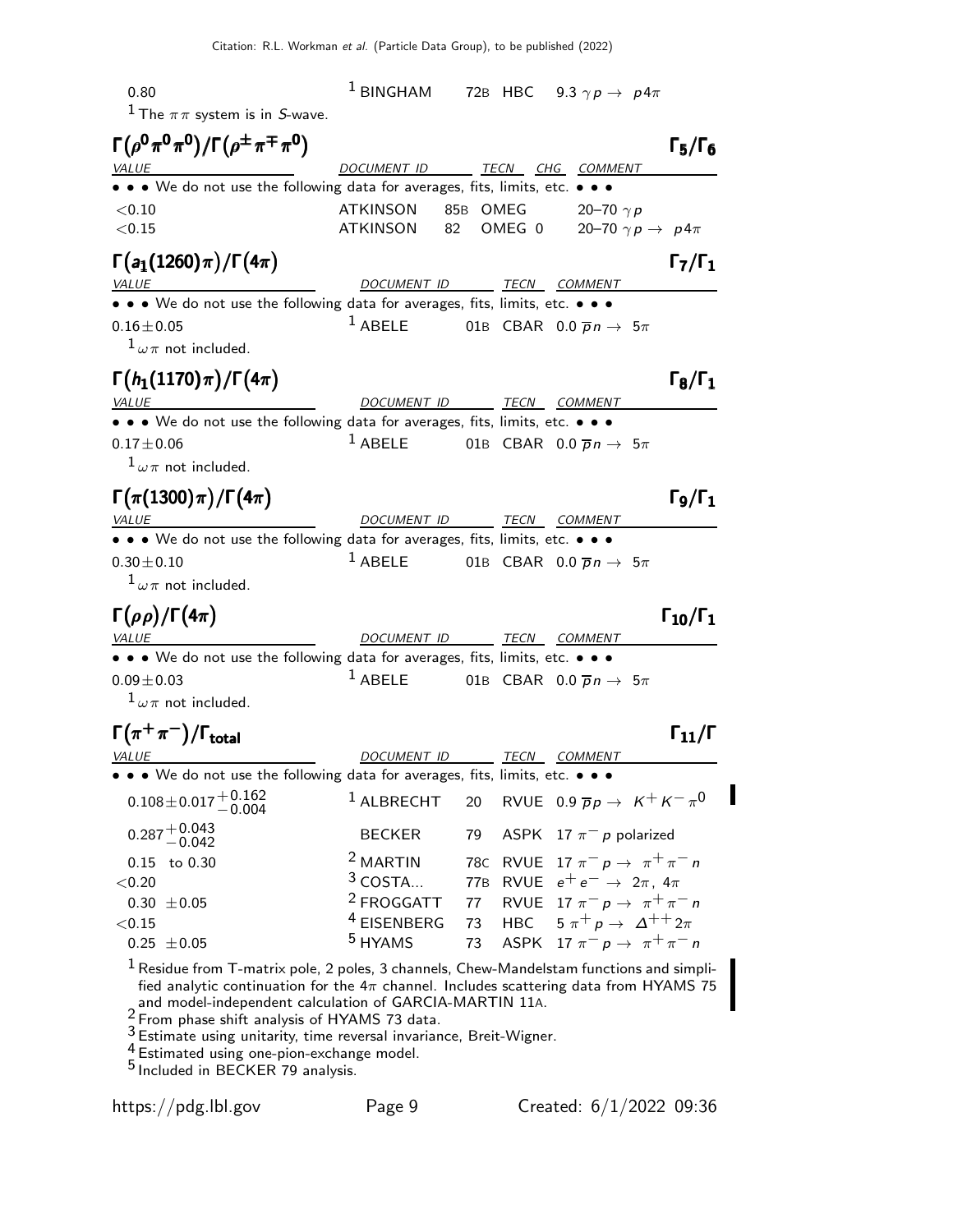| $\Gamma(K\overline{K})/\Gamma_{\rm total}$                                                                                                                                                                                                         |                                                                                                     |    |         |                                               | $\Gamma_{16}/\Gamma$                                  |
|----------------------------------------------------------------------------------------------------------------------------------------------------------------------------------------------------------------------------------------------------|-----------------------------------------------------------------------------------------------------|----|---------|-----------------------------------------------|-------------------------------------------------------|
| VALUE                                                                                                                                                                                                                                              | DOCUMENT ID                                                                                         |    |         | <i>TECN COMMENT</i>                           |                                                       |
| • • • We do not use the following data for averages, fits, limits, etc. • • •                                                                                                                                                                      |                                                                                                     |    |         |                                               |                                                       |
| $0.007 \pm 0.006 \pm 0.041$                                                                                                                                                                                                                        | $1$ ALBRECHT                                                                                        |    |         |                                               | 20 RVUE 0.9 $\overline{p}p \rightarrow K^+ K^- \pi^0$ |
| $1$ Residue from T-matrix pole, 2 poles, 3 channels, Chew-Mandelstam functions and simpli-<br>fied analytic continuation for the $4\pi$ channel. Includes scattering data from HYAMS 75<br>and model-independent calculation of GARCIA-MARTIN 11A. |                                                                                                     |    |         |                                               |                                                       |
| $\Gamma(\pi^+\pi^-)/\Gamma(2(\pi^+\pi^-))$<br><b>VALUE</b>                                                                                                                                                                                         | DOCUMENT ID                                                                                         |    |         | TECN COMMENT                                  | $\Gamma_{11}/\Gamma_2$                                |
| • • • We do not use the following data for averages, fits, limits, etc. • • •                                                                                                                                                                      |                                                                                                     |    |         |                                               |                                                       |
| $0.13 \pm 0.05$                                                                                                                                                                                                                                    | ASTON                                                                                               | 80 |         | OMEG 20-70 $\gamma p \rightarrow p 2\pi$      |                                                       |
| < 0.14                                                                                                                                                                                                                                             | $^1$ DAVIER                                                                                         | 73 |         | STRC 6-18 $\gamma p \rightarrow p 4\pi$       |                                                       |
| < 0.2                                                                                                                                                                                                                                              | <sup>2</sup> BINGHAM                                                                                |    | 72B HBC | 9.3 $\gamma p \rightarrow p 2\pi$             |                                                       |
| $1$ Upper limit is estimate.<br>$2_{2\sigma}$ upper limit.                                                                                                                                                                                         |                                                                                                     |    |         |                                               |                                                       |
| $\Gamma(\pi\pi)/\Gamma(4\pi)$                                                                                                                                                                                                                      |                                                                                                     |    |         |                                               | $\Gamma_{12}/\Gamma_1$                                |
| <b>VALUE</b>                                                                                                                                                                                                                                       | DOCUMENT ID                                                                                         |    |         | <i>TECN COMMENT</i>                           |                                                       |
| • • • We do not use the following data for averages, fits, limits, etc. • • •                                                                                                                                                                      |                                                                                                     |    |         |                                               |                                                       |
| $0.16 \pm 0.04$                                                                                                                                                                                                                                    | $1,2$ ABELE                                                                                         |    |         | 01B CBAR 0.0 $\overline{p}n \rightarrow 5\pi$ |                                                       |
| <sup>1</sup> Using ABELE 97.<br>$2\omega\pi$ not included.                                                                                                                                                                                         |                                                                                                     |    |         |                                               |                                                       |
| $\Gamma(K\overline{K}^*(892)+\text{c.c.})/\Gamma_{\text{total}}$<br><i>VALUE</i>                                                                                                                                                                   | DOCUMENT ID                                                                                         |    | TECN    | COMMENT                                       | $\Gamma_{13}/\Gamma$                                  |
| • • • We do not use the following data for averages, fits, limits, etc. • • •                                                                                                                                                                      |                                                                                                     |    |         |                                               |                                                       |
| possibly seen                                                                                                                                                                                                                                      | COAN                                                                                                | 04 |         |                                               | CLEO $\tau^ \rightarrow$ $K^ \pi^ K^+$ $\nu_{\tau}$   |
| $\Gamma(K\overline{K}^*(892) + c.c.)/\Gamma(2(\pi^+\pi^-))$<br><b>VALUE</b>                                                                                                                                                                        | <u>DOCUMENT ID</u>                                                                                  |    |         | TECN COMMENT                                  | $\Gamma_{13}/\Gamma_2$                                |
| • • • We do not use the following data for averages, fits, limits, etc. • • •                                                                                                                                                                      |                                                                                                     |    |         |                                               |                                                       |
| $0.15 \pm 0.03$                                                                                                                                                                                                                                    | $^1$ DELCOURT $\,$ 81B $\,$ DM1 $\,$ $\,$ e $^+$ e $^-\,$ $\rightarrow$ $\,$ $\overline{K}$ K $\pi$ |    |         |                                               |                                                       |
| <sup>1</sup> Assuming $\rho$ (1700) and $\omega$ radial excitations to be degenerate in mass.                                                                                                                                                      |                                                                                                     |    |         |                                               |                                                       |
|                                                                                                                                                                                                                                                    |                                                                                                     |    |         |                                               |                                                       |
| $\Gamma(\eta \rho)/\Gamma_{\rm total}$                                                                                                                                                                                                             |                                                                                                     |    |         |                                               | $\Gamma_{14}/\Gamma$                                  |
| $CL\%$<br><b>VALUE</b>                                                                                                                                                                                                                             | DOCUMENT ID TECN COMMENT                                                                            |    |         |                                               |                                                       |
| • We do not use the following data for averages, fits, limits, etc. • • •                                                                                                                                                                          |                                                                                                     |    |         |                                               |                                                       |
| possibly seen                                                                                                                                                                                                                                      | AKHMETSHIN 00D CMD2 $e^+e^- \rightarrow \eta \pi^+ \pi^-$                                           |    |         |                                               |                                                       |
| < 0.04<br>< 0.02<br>58                                                                                                                                                                                                                             | DONNACHIE 87B RVUE<br><b>ATKINSON</b>                                                               |    |         | 86B OMEG 20-70 $\gamma p$                     |                                                       |
| $\Gamma(\eta \rho)/\Gamma(2(\pi^+\pi^-))$                                                                                                                                                                                                          |                                                                                                     |    |         |                                               | $\Gamma_{14}/\Gamma_2$                                |
| <b>VALUE</b>                                                                                                                                                                                                                                       | DOCUMENT ID                                                                                         |    |         | TECN COMMENT                                  |                                                       |
| • • • We do not use the following data for averages, fits, limits, etc. • • •                                                                                                                                                                      |                                                                                                     |    |         |                                               |                                                       |
| $0.123 \pm 0.027$                                                                                                                                                                                                                                  | <b>DELCOURT</b>                                                                                     | 82 | DM1     |                                               | $e^+e^- \rightarrow \pi^+\pi^-$ MM                    |
| $\sim 0.1$                                                                                                                                                                                                                                         | ASTON                                                                                               | 80 |         | OMEG 20-70 $\gamma p$                         |                                                       |
| https://pdg.lbl.gov                                                                                                                                                                                                                                | Page 10                                                                                             |    |         |                                               | Created: $6/1/2022$ 09:36                             |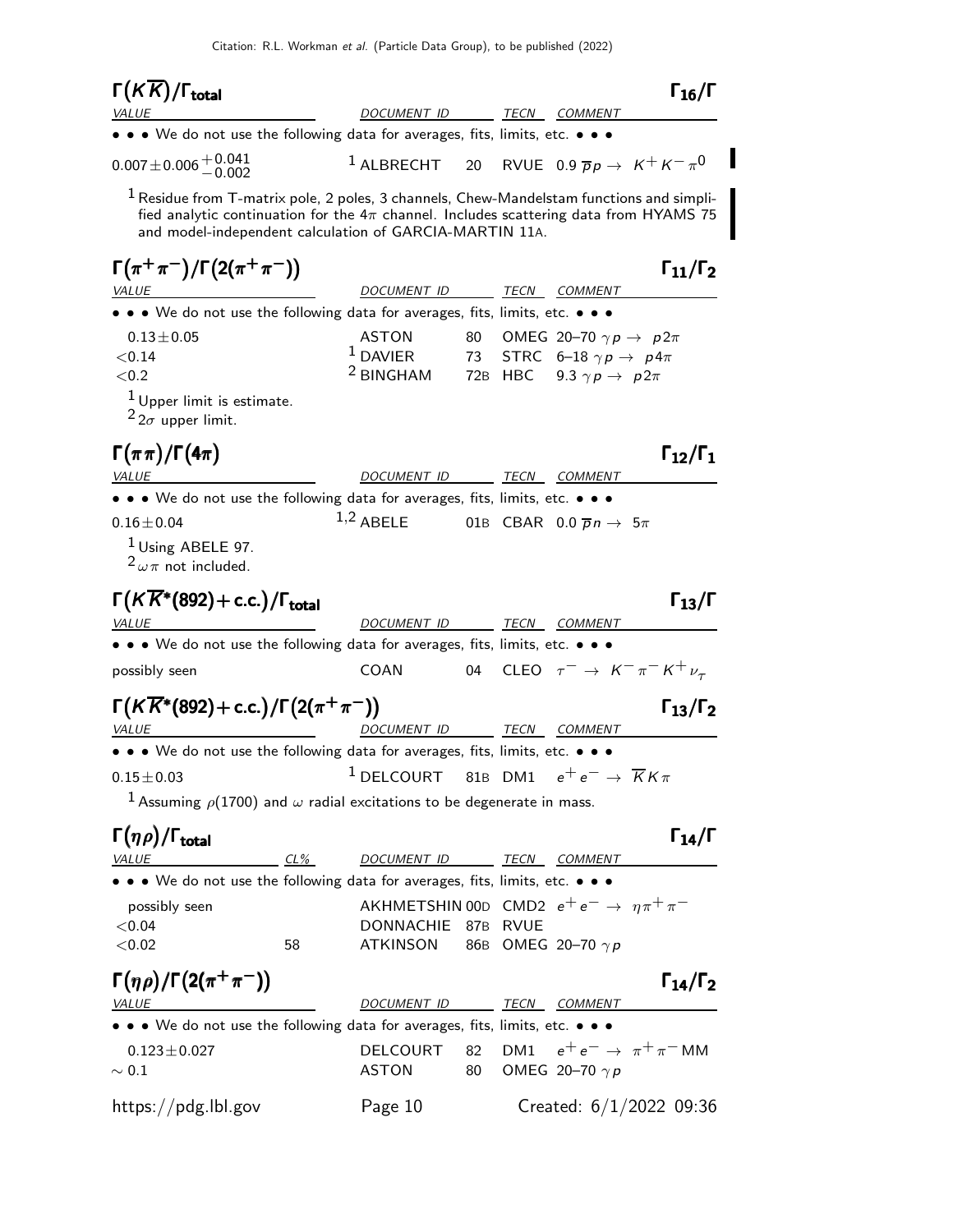Citation: R.L. Workman et al. (Particle Data Group), to be published (2022)



 $\rho$ (1700). The width of the highest mass effective resonance is fixed at 315 MeV.

#### $\rho$ (1700) REFERENCES

| ALBRECHT<br><b>GRIBANOV</b> | 20<br>20 | EPJ C80 453<br>JHEP 2001 112 | M. Albrecht et al.<br>S.S. Gribanov et al. | (Crystal Barrel Collab.)<br>(CMD-3 Collab.) |
|-----------------------------|----------|------------------------------|--------------------------------------------|---------------------------------------------|
| ACHASOV                     | 18       | PR D97 012008                | M.N. Achasov et al.                        | (SND Collab.)                               |
| LEES                        | 18       | PR D97 052007                | J.P. Lees et al.                           | (BABAR Collab.)                             |
| BARTOS                      | 17       | PR D96 113004                | E. Bartos et al.                           |                                             |
| <b>BARTOS</b>               | 17A      | <b>IJMP A32 1750154</b>      | E. Bartos et al.                           |                                             |
| LEES                        | 17C      | PR D95 072007                | J.P. Lees et al.                           | (BABAR Collab.)                             |
| AALI                        | 16N      | PR D93 052018                | R. Aaij et al.                             | (LHCb Collab.)                              |
| ABLIKIM                     | 16C      | PL B753 629                  | M. Ablikim et al.                          | (BESIII Collab.)                            |
| ACHASOV                     | 16D      | PR D94 112001                | M.N. Achasov et al.                        | (SND Collab.)                               |
| AULCHENKO                   | 15       | PR D91 052013                | V.M. Aulchenko et al.                      | (SND Collab.)                               |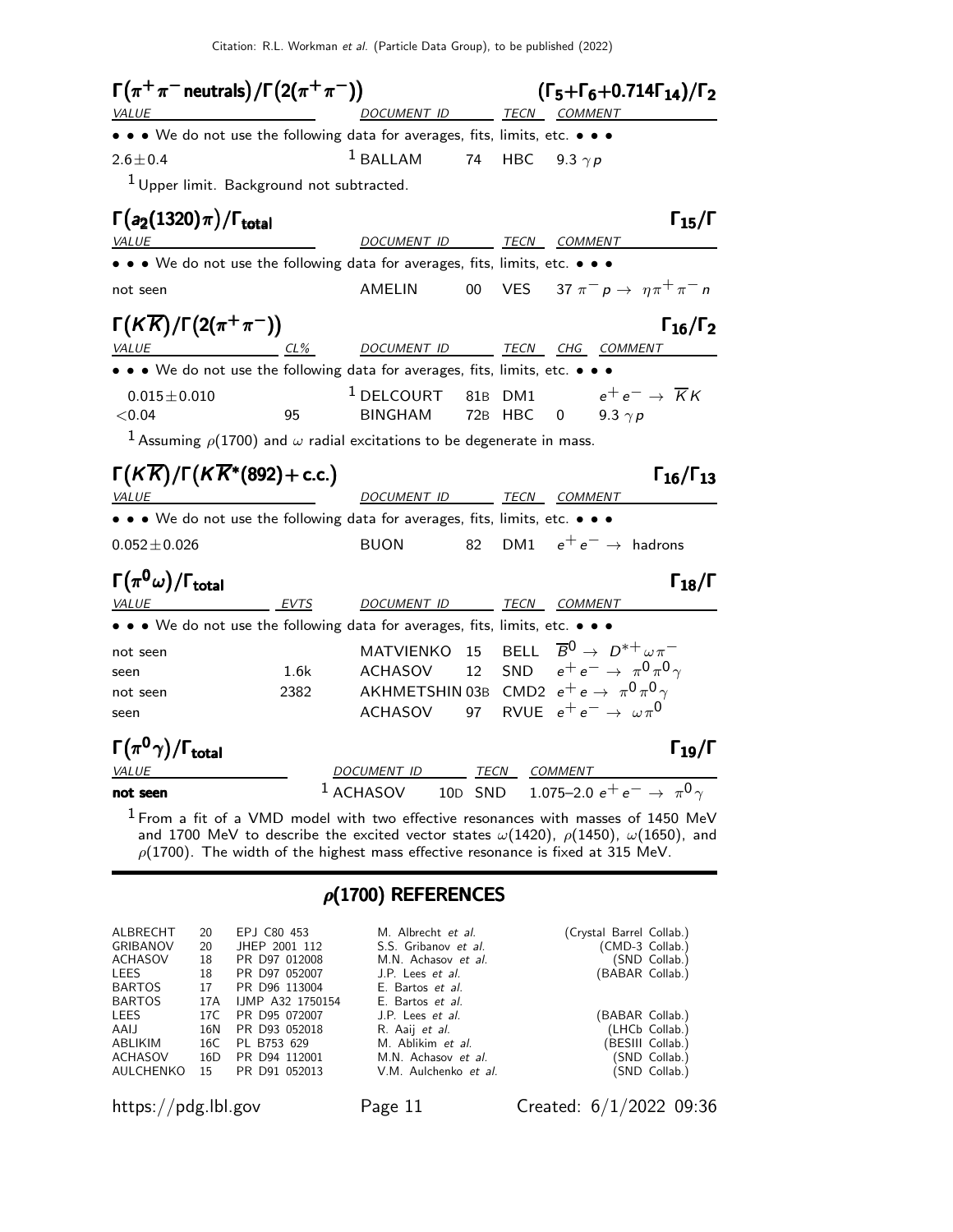| MATVIENKO<br><b>ACHASOV</b><br>ABRAMOWICZ 12<br><b>ACHASOV</b>                     | 15<br>13<br>12                      | PR D92 012013<br>PR D88 054013<br>EPJ C72 1869<br>JETPL 94 734                                              | D. Matvienko et al.<br>M.N. Achasov et al.<br>H. Abramowicz et al.<br>M.N. Achasov et al.                                                                         | (BELLE Collab.)<br>(SND Collab.)<br>(ZEUS Collab.)                                                                                                                            |
|------------------------------------------------------------------------------------|-------------------------------------|-------------------------------------------------------------------------------------------------------------|-------------------------------------------------------------------------------------------------------------------------------------------------------------------|-------------------------------------------------------------------------------------------------------------------------------------------------------------------------------|
| LEES<br>AMBROSINO<br>GARCIA-MAR 11A<br>ACHASOV<br>DUBNICKA                         | 12G<br>11A<br>10 <sub>D</sub><br>10 | Translated from ZETFP 94 796.<br>PR D86 032013<br>PL B700 102<br>PR D83 074004<br>PR D98 112001<br>APS 60 1 | J.P. Lees et al.<br>F. Ambrosino et al.<br>R. Garcia-Martin et al.<br>M.N. Achasov et al.<br>S. Dubnicka, A.Z. Dubnickova                                         | (BABAR Collab.)<br>(KLOE Collab.)<br>(MADR, CRAC)<br>(SND Collab.)                                                                                                            |
| AUBERT<br>FUJIKAWA<br>AKHMETSHIN 07<br>ACHASOV                                     | 08<br>06                            | 09AS PRL 103 231801<br>PR D78 072006<br>PL B648 28<br>JETP 103 380<br>Translated from ZETF 130 437.         | B. Aubert et al.<br>M. Fujikawa et al.<br>R.R. Akhmetshin et al.<br>M.N. Achasov et al.                                                                           | (BABAR Collab.)<br>(BELLE Collab.)<br>(Novosibirsk CMD-2 Collab.)<br>(Novosibirsk SND Collab.)                                                                                |
| COAN<br>FRABETTI<br>AKHMETSHIN 03B<br>ABELE<br>ACHASOV<br>AKHMETSHIN 00D<br>AMELIN | 04<br>04<br>01B<br>001<br>00        | PRL 92 232001<br>PL B578 290<br>PL B562 173<br>EPJ C21 261<br>PL B486 29<br>PL B489 125<br>NP A668 83       | T.E. Coan et al.<br>P.L. Frabetti et al.<br>R.R. Akhmetshin et al.<br>A. Abele <i>et al.</i><br>M.N. Achasov et al.<br>R.R. Akhmetshin et al.<br>D. Amelin et al. | (CLEO Collab.)<br>(FNAL E687 Collab.)<br>(Novosibirsk CMD-2 Collab.)<br>(Crystal Barrel Collab.)<br>(Novosibirsk SND Collab.)<br>(Novosibirsk CMD-2 Collab.)<br>(VES Collab.) |
| <b>EDWARDS</b>                                                                     | 00A                                 | PR D61 072003                                                                                               | K.W. Edwards et al.                                                                                                                                               | (CLEO Collab.)                                                                                                                                                                |
| ABELE                                                                              | 99D                                 | PL B468 178                                                                                                 | A. Abele et al.                                                                                                                                                   | (Crystal Barrel Collab.)                                                                                                                                                      |
| ABELE                                                                              | 97                                  | PL B391 191                                                                                                 | A. Abele <i>et al.</i>                                                                                                                                            | (Crystal Barrel Collab.)                                                                                                                                                      |
| ACHASOV                                                                            | 97                                  | PR D55 2663                                                                                                 | N.N. Achasov et al.                                                                                                                                               | (NOVM)                                                                                                                                                                        |
| <b>BERTIN</b>                                                                      | 97 C                                | PL B408 476                                                                                                 | A. Bertin et al.                                                                                                                                                  | (OBELIX Collab.)                                                                                                                                                              |
| CLEGG                                                                              | 94                                  | ZPHY C62 455                                                                                                | A.B. Clegg, A. Donnachie                                                                                                                                          | (LANC, MCHS)                                                                                                                                                                  |
| CLEGG                                                                              | 90                                  | ZPHY C45 677                                                                                                | A.B. Clegg, A. Donnachie                                                                                                                                          | (LANC, MCHS)                                                                                                                                                                  |
| KUHN                                                                               | 90                                  | ZPHY C48 445                                                                                                | J.H. Kuhn et al.                                                                                                                                                  | (MPIM)                                                                                                                                                                        |
| <b>BISELLO</b>                                                                     | 89                                  | PL B220 321                                                                                                 | D. Bisello et al.                                                                                                                                                 | (DM2 Collab.)                                                                                                                                                                 |
| DUBNICKA                                                                           | 89                                  | JP G15 1349                                                                                                 | S. Dubnicka et al.                                                                                                                                                | (JINR, SLOV)                                                                                                                                                                  |
| GESHKEN                                                                            | 89                                  | ZPHY C45 351                                                                                                | B.V. Geshkenbein                                                                                                                                                  | (ITEP)                                                                                                                                                                        |
| ANTONELLI                                                                          | 88                                  | PL B212 133                                                                                                 | A. Antonelli et al.                                                                                                                                               | (DM2 Collab.)                                                                                                                                                                 |
| <b>DIEKMAN</b>                                                                     | 88                                  | PRPL 159 99                                                                                                 | B. Diekmann                                                                                                                                                       | (BONN)                                                                                                                                                                        |
| FUKUI                                                                              | 88                                  | PL B202 441                                                                                                 | S. Fukui <i>et al.</i>                                                                                                                                            | $(SUGI, NAGO, KEK, KYOT+)$                                                                                                                                                    |
| DONNACHIE                                                                          | 87B                                 | ZPHY C34 257                                                                                                | A. Donnachie, A.B. Clegg                                                                                                                                          | (MCHS, LANC)                                                                                                                                                                  |
| ATKINSON                                                                           | 86B                                 | ZPHY C30 531                                                                                                | M. Atkinson et al.                                                                                                                                                | (BONN, CERN, GLAS+)                                                                                                                                                           |
| ATKINSON                                                                           | 85B                                 | ZPHY C26 499                                                                                                | M. Atkinson et al.                                                                                                                                                | $(BONN, CERN, GLAS+)$                                                                                                                                                         |
| ERKAL                                                                              | 85                                  | ZPHY C29 485                                                                                                | C. Erkal, M.G. Olsson                                                                                                                                             | (WISC)                                                                                                                                                                        |
| ABE<br>KURDADZE                                                                    | 84B<br>83                           | PRL 53 751<br><b>JETPL 37 733</b><br>Translated from ZETFP 37 613.                                          | K. Abe <i>et al.</i><br>L.M. Kurdadze et al.                                                                                                                      | (SLAC HFP Collab.)<br>(NOVO)                                                                                                                                                  |
| ATKINSON                                                                           | 82                                  | PL 108B 55                                                                                                  | M. Atkinson et al.                                                                                                                                                | $(BONN, CERN, GLAS+)$                                                                                                                                                         |
| BUON                                                                               | 82                                  | PL 118B 221                                                                                                 | J. Buon et al.                                                                                                                                                    | (LALO, MONP)                                                                                                                                                                  |
| CLELAND                                                                            | 82B                                 | NP B208 228                                                                                                 | W.E. Cleland et al.                                                                                                                                               | (DURH, GEVA, LAUS+)                                                                                                                                                           |
| CORDIER                                                                            | 82                                  | PL 109B 129                                                                                                 | A. Cordier et al.                                                                                                                                                 | (LALO)                                                                                                                                                                        |
| DELCOURT                                                                           | 82                                  | PL 113B 93                                                                                                  | B. Delcourt et al.                                                                                                                                                | (LALO)                                                                                                                                                                        |
| ASTON                                                                              | 81E                                 | NP B189 15                                                                                                  | D. Aston                                                                                                                                                          | (BONN, CERN, EPOL, GLAS, LANC+)                                                                                                                                               |
| DELCOURT<br>Also<br>DIBIANCA<br>ASTON                                              | 81 <sub>B</sub><br>81<br>80         | Bonn Conf. 205<br>PL 109B 129<br>PR D23 595<br>PL 92B 215                                                   | B. Delcourt<br>A. Cordier et al.<br>F.A. di Bianca et al.<br>D. Aston                                                                                             | (ORSAY)<br>(LALO)<br>(CASE, CMU)<br>(BONN, CERN, EPOL, GLAS, LANC+)                                                                                                           |
| BACCI                                                                              | 80                                  | PL 95B 139                                                                                                  | C. Bacci <i>et al.</i>                                                                                                                                            | (ROMA, FRAS)                                                                                                                                                                  |
| BIZOT                                                                              | 80                                  | Madison Conf. 546                                                                                           | J.C. Bizot et al.                                                                                                                                                 | (LALO, MONP)                                                                                                                                                                  |
| KILLIAN                                                                            | 80                                  | PR D21 3005                                                                                                 | T.J. Killian et al.                                                                                                                                               | (CORN)                                                                                                                                                                        |
| ATIYA                                                                              | 79B                                 | PRL 43 1691                                                                                                 | M.S. Atiya et al.                                                                                                                                                 | (COLU, ILL, FNAL)                                                                                                                                                             |
| <b>BECKER</b>                                                                      | 79                                  | NP B151 46                                                                                                  | H. Becker et al.                                                                                                                                                  | (MPIM, CERN, ZEEM, CRAC)                                                                                                                                                      |
| LANG                                                                               | 79                                  | PR D19 956                                                                                                  | C.B. Lang, A. Mas-Parareda                                                                                                                                        | (GRAZ)                                                                                                                                                                        |
| MARTIN                                                                             | 78C                                 | ANP 114 1                                                                                                   | A.D. Martin, M.R. Pennington                                                                                                                                      | (CERN)                                                                                                                                                                        |
| COSTA                                                                              | 77B                                 | PL 71B 345                                                                                                  | B. Costa de Beauregard, B. Pire, T.N. Truong                                                                                                                      | (EPOL)                                                                                                                                                                        |
| FROGGATT                                                                           | 77                                  | NP B129 89                                                                                                  | C.D. Froggatt, J.L. Petersen                                                                                                                                      | (GLAS, NORD)                                                                                                                                                                  |
| ALEXANDER                                                                          | 75                                  | PL 57B 487                                                                                                  | G. Alexander et al.                                                                                                                                               | (TELA)                                                                                                                                                                        |
| HYAMS                                                                              | 75                                  | NP B100 205                                                                                                 | B.D. Hyams et al.                                                                                                                                                 | (CERN, MPIM)                                                                                                                                                                  |
| BALLAM                                                                             | 74                                  | NP B76 375                                                                                                  | J. Ballam et al.                                                                                                                                                  | (SLAC, LBL, MPIM)                                                                                                                                                             |
| CONVERSI                                                                           | 74                                  | PL 52B 493                                                                                                  | M. Conversi et al.                                                                                                                                                | (ROMA, FRAS)                                                                                                                                                                  |
| SCHACHT                                                                            | 74                                  | NP B81 205                                                                                                  | P. Schacht et al.                                                                                                                                                 | (MPIM)                                                                                                                                                                        |
| DAVIER                                                                             | 73                                  | NP B58 31                                                                                                   | M. Davier et al.                                                                                                                                                  | (SLAC)                                                                                                                                                                        |
| EISENBERG                                                                          | 73                                  | PL 43B 149                                                                                                  | Y. Eisenberg et al.                                                                                                                                               | (REHO)                                                                                                                                                                        |
| HYAMS                                                                              | 73                                  | NP B64 134                                                                                                  | B.D. Hyams et al.                                                                                                                                                 | (CERN, MPIM)                                                                                                                                                                  |